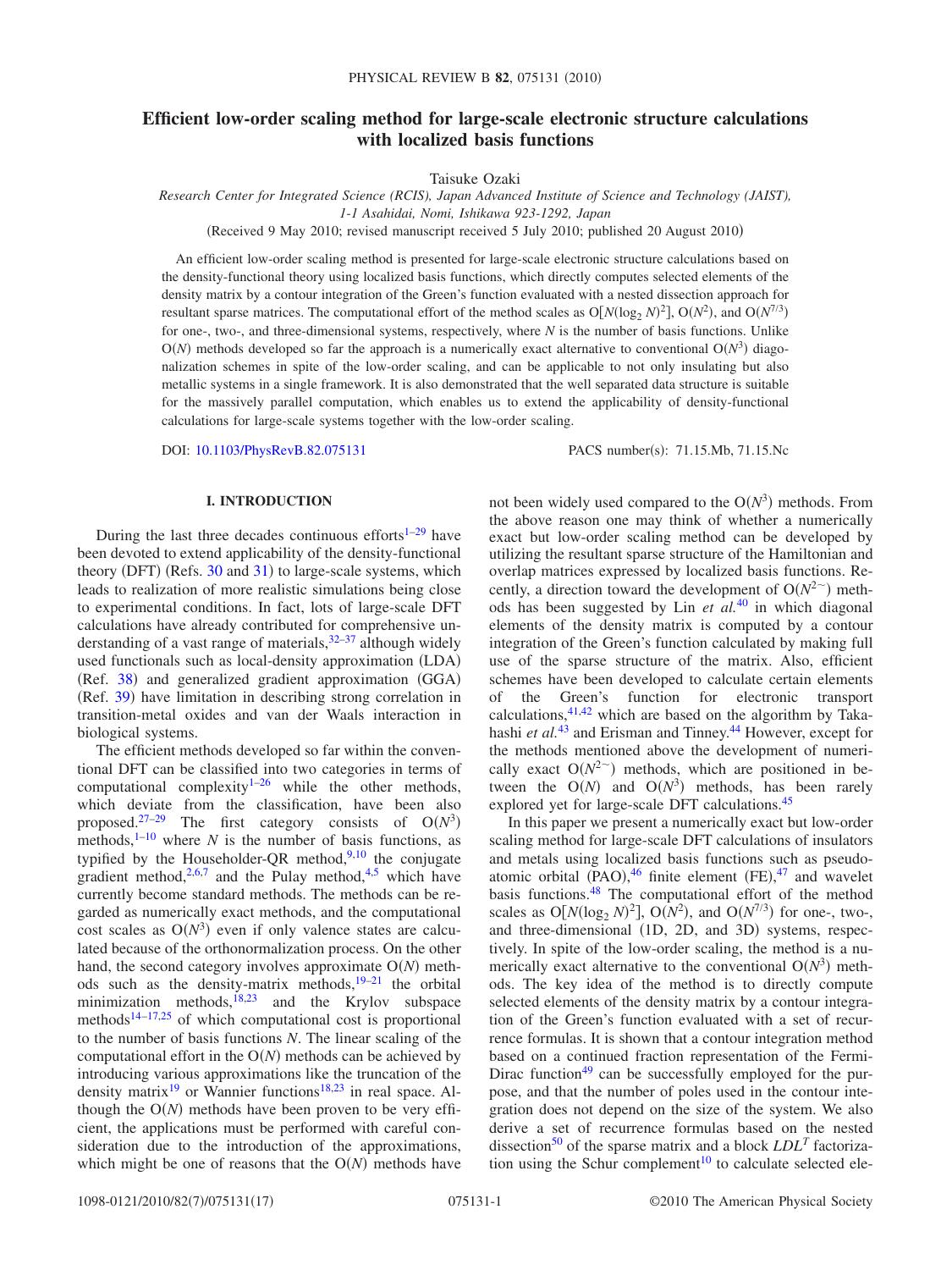ments of the Green's function. The computational complexity is governed by the calculation of the Green's function. In addition to the low-order scaling, the method can be particularly advantageous to the massively parallel computation because of the well separated data structure.

This paper is organized as follows: in Sec. [II](#page-1-0) the theory of the proposed method is presented together with detailed analysis of the computational complexity. In Sec. [III](#page-9-0) several numerical calculations are shown to illustrate practical aspects of the method within a model Hamiltonian and DFT calculations using the PAO basis functions. In Sec. [IV](#page-11-0) we summarize the theory and applicability of the numerically exact but low-order scaling method.

# **II. THEORY**

#### **A. Density-matrix approach**

<span id="page-1-0"></span>Let us assume that the Kohn-Sham (KS) orbital  $\phi_{\nu}$  is expressed by a linear combination of localized basis functions  $\{\chi\}$  such as PAO,<sup>46</sup> FE,<sup>47</sup> and wavelet basis functions<sup>48</sup> as

$$
\phi_{\nu}(\mathbf{r}) = \sum_{i=1}^{N} c_{\nu i} \chi_i(\mathbf{r}), \qquad (1)
$$

where *N* is the number of basis functions. Throughout the paper, we consider the spin restricted and **k**-independent KS orbitals for simplicity of notation. However, the generalization of our discussion for these cases is straightforward. By introducing LDA or GGA for the exchange-correlation functional, the KS equation is written in a sparse matrix form

$$
Hc_{\nu} = \varepsilon_{\nu}Sc_{\nu},\tag{2}
$$

<span id="page-1-5"></span>where  $\varepsilon_{\nu}$  is the eigenvalue of state  $\nu$ ,  $c_{\nu}$  a vector consisting of coefficients  $\{c_{vi}\}$ , and *H* and *S* are the Hamiltonian and overlap matrices, respectively. Due to both the locality of basis functions and LDA or GGA for the exchangecorrelation functional, both the matrices possess the same sparse structure. It is also noted that the charge density  $n(r)$ can be calculated by the density matrix  $\rho$ ,

$$
n(\mathbf{r}) = \sum_{i,j} \rho_{ij} \chi_j(\mathbf{r}) \chi_i(\mathbf{r}).
$$
 (3)

By remembering that  $\chi$  is localized in real space, one may notice that the product  $\chi_i \chi_j$  is nonzero only if they are closely located each other. Thus, the number of elements in the density matrix required to calculate the charge-density scales as  $O(N)$ . As well as the calculation of the charge density, the total energy is computed by only the corresponding elements of the density matrix within the conventional DFT as

$$
E_{\text{tot}}[n,\rho] = \text{Tr}(\rho H_{\text{kin}}) + \int d\mathbf{r} n(\mathbf{r}) v_{\text{ext}}(\mathbf{r})
$$

$$
+ \int \int d\mathbf{r} d\mathbf{r}' \frac{n(\mathbf{r}) n(\mathbf{r}')}{|\mathbf{r} - \mathbf{r}'|} + E_{\text{xc}}[n], \qquad (4)
$$

where  $H_{kin}$  is the matrix for the kinetic operator,  $v_{ext}$  an ex-

ternal potential, and  $E_{\text{xc}}$  an exchange-correlation functional. Since the matrix  $H_{kin}$  possesses the same sparse structure as that of *S*, one may find an alternative way that the selected elements of the density matrix, corresponding to the nonzero products  $\chi_i \chi_j$ , are directly computed without evaluating the KS orbitals. The alternative way enables us to avoid an orthogonalization process such as Gram-Schmidt method for the KS orbitals, of which computational effort scales as  $O(N^3)$  even if only the occupied states are taken into account. The direct evaluation of the selected elements in the density matrix is the starting point of the method proposed in the paper. In this sense, the low-order scaling method is similar to  $O(N)$  Green's-function methods such as recursion and bond-order potential methods<sup>14[–16](#page-15-35)</sup> while the Green's function is approximately evaluated in these  $O(N)$  methods. The density matrix  $\rho$  can be calculated through the Green's function *G* as follows:

$$
\rho = -\frac{2}{\pi} \text{Im} \int_{-\infty}^{\infty} dE G (E + i0^{+}) f\left(\frac{E - \mu}{k_{\text{B}} T}\right),\tag{5}
$$

<span id="page-1-1"></span>where the factor 2 is due to the spin degeneracy, *f* the Fermi-Dirac function,  $\mu$  chemical potential,  $T$  electronic temperature,  $k_B$  the Boltzmann factor, and  $0^+$  a positive infinitesimal. Also the matrix expression of the Green's function is given by

$$
G(Z) = (ZS - H)^{-1},\tag{6}
$$

<span id="page-1-2"></span>where  $Z$  is a complex number. Therefore, from Eqs.  $(5)$  $(5)$  $(5)$  and  $(6)$  $(6)$  $(6)$ , our problem is cast to two issues: (i) how the integration of the Green's function can be efficiently performed and (ii) how the selected elements of the Green's function in the matrix form can be efficiently evaluated. In the subsequent sections we discuss the two issues in detail.

#### **B. Contour integration of the Green's function**

<span id="page-1-4"></span>We perform the integration of the Green's function, Eq.  $(5)$  $(5)$  $(5)$ , by a contour integration method using a continued fraction representation of the Fermi-Dirac function.<sup>49</sup> In the contour integration the Fermi-Dirac function is expressed by

<span id="page-1-3"></span>
$$
\frac{1}{1 + \exp(x)} = \frac{1}{2} - \frac{\frac{x}{4}}{\left(\frac{x}{2}\right)^2}
$$

$$
1 + \frac{\left(\frac{x}{2}\right)^2}{3 + \frac{\left(\frac{x}{2}\right)^2}{\frac{\left(\frac{x}{2}\right)^2}{1 + \frac{\left(\frac{x}{2}\right)^2}{2}}}}
$$

$$
5 + \frac{\dots}{\frac{\dots}{(2M-1)+\dots}}
$$

 $=\frac{1}{2}$  $\frac{1}{2} + \sum_{p=1}$  $\sum_{k=1}^{\infty} R_{p}$  $\frac{R_p}{x - iz_p} + \sum_{p=1}$  $\sum_{k=1}^{\infty} R_{p}$  $x + i z_p$  $, \t(7)$ 

where  $x = \beta(Z - \mu)$  with  $\beta = \frac{1}{k_B T}$ ,  $z_p$ , and  $R_p$  are poles of the continued fraction representation and the associated residues,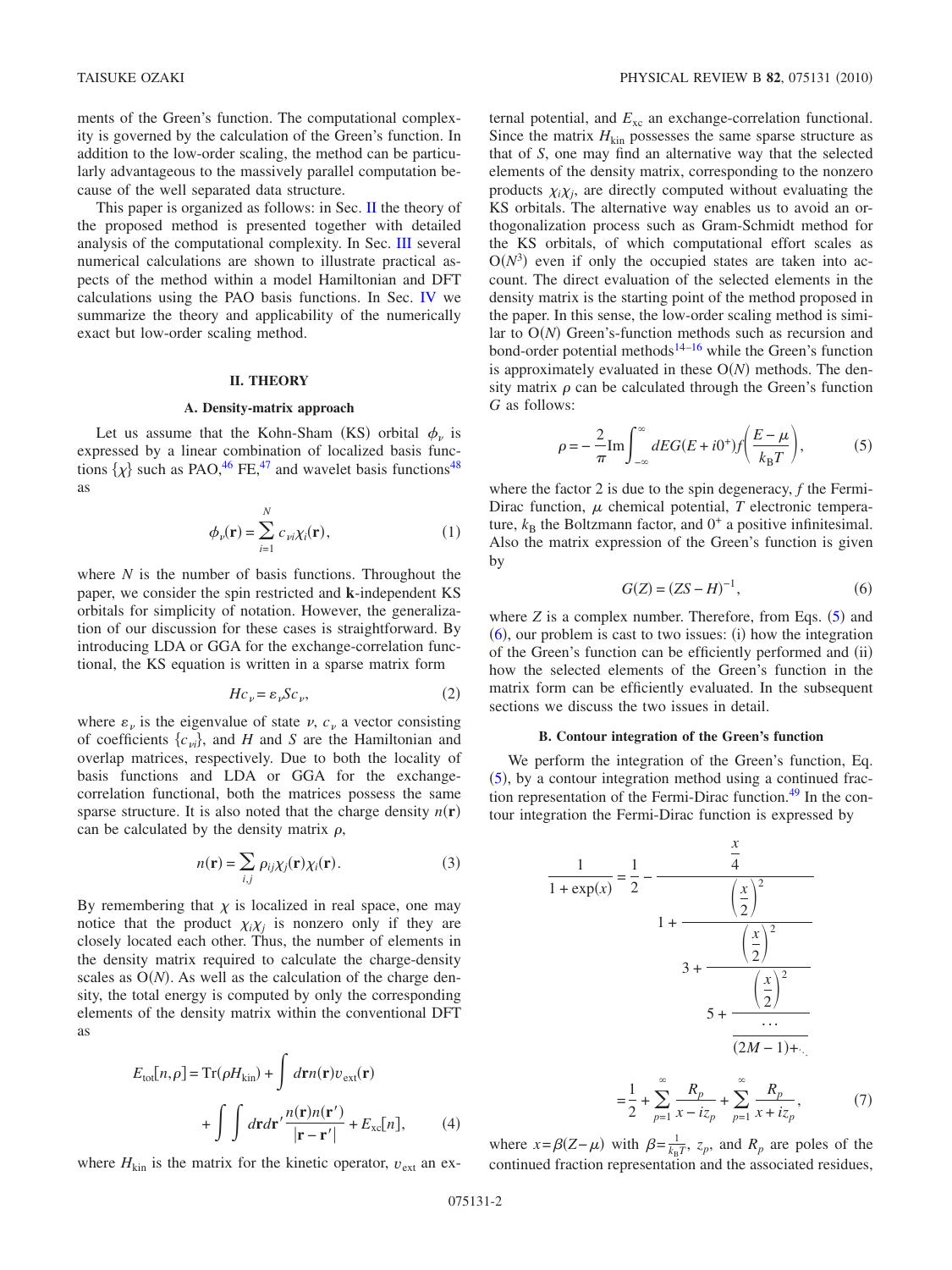EFFICIENT LOW-ORDER SCALING METHOD FOR...

respectively. The representation of the Fermi-Dirac function is derived from a hypergeometric function and can be regarded as a Padé approximant when terminated at the finite continued fraction. The poles  $z_p$  and residues  $R_p$  can be easily obtained by solving an eigenvalue problem as shown in Ref.  $49.$  By making use of the expression of Eq.  $(7)$  $(7)$  $(7)$  for Eq. ([5](#page-1-1)) and considering the contour integration, one obtain the following expression for the integration of Eq.  $(5)$  $(5)$  $(5)$ :

$$
\rho = M^{(0)} + \text{Im}\left[-\frac{4i}{\beta}\sum_{p=1}^{\infty} G(\alpha_p)R_p\right],
$$
 (8)

<span id="page-2-0"></span>where  $\alpha_p = \mu + i\frac{\zeta_p}{\beta}$  and  $M^{(0)}$  is the zeroth-order moment of the Green's function which can be computed by  $iR_dG(iR_d)$  with a large real number  $R_d$  of  $10^{10}$  hartree. The structure of the poles distribution, that all the poles are located on the imaginary axis like the Matsubara pole but the density of the poles becomes smaller as the poles go away from the real axis, has been found to be very effective for the efficient integration of Eq. ([5](#page-1-1)). It has been shown that only the use of the 100 poles at 600 K gives numerically exact results within double precision[.49](#page-15-33) Thus, the contour integration method can be regarded as a numerically exact method even if the summation is terminated at a practically modest number of poles.

Moreover, it should be noted that the number of poles to achieve convergence is independent of the size of system. Giving the Green's function in the Lehmann representation, Eq.  $(8)$  $(8)$  $(8)$  can be rewritten by

$$
\rho = M^{(0)} + \text{Im}\left(-\frac{4i}{\beta}\sum_{p=1}^{\infty} \sum_{\nu} \frac{|\phi_{\nu}\rangle\langle\phi_{\nu}|}{\alpha_p - \varepsilon_{\nu}} R_p\right)
$$

$$
= M^{(0)} + \sum_{\nu} \text{Im}\left(-\frac{4i}{\beta}\sum_{p=1}^{\infty} \frac{|\phi_{\nu}\rangle\langle\phi_{\nu}|}{\alpha_p - \varepsilon_{\nu}} R_p\right). \tag{9}
$$

Although the expression in the second line is obtained by just exchanging the order of the two summations, the expression clearly shows that the number of poles for convergence does not depend on the size of system if the spectrum radius is independent of the size of system. Since the independence of the spectrum radius can be found in general cases, it can be concluded that the computational effort is determined by that for the calculation of the Green's function.

The energy density matrix *e*, which is needed to calculate forces on atoms within nonorthogonal localized basis functions, can also be calculated by the contour integration method $49$  as follows:

<span id="page-2-3"></span>
$$
e = -\frac{2}{\pi} \text{Im} \int_{-\infty}^{\infty} dE E G(E + i0^{+}) f\left(\frac{E - \mu}{k_{\text{B}} T}\right),
$$

$$
= M^{(1)} + \kappa M^{(0)} + \text{Im} \left[ -\frac{4i}{\beta} \sum_{p=1}^{\infty} G(\alpha_p) R_p \alpha_p \right] \quad (10)
$$

with  $\kappa$  defined by

$$
\kappa = \frac{4}{\beta} \sum_{p=1}^{\infty} R_p,\tag{11}
$$

where  $M^{(0)}$  and  $M^{(1)}$  are the zeroth- and first-order moments of the Green's function, and can be computed by solving the following simultaneous linear equation:

$$
\begin{pmatrix} 1 & z_0^{-1} \\ 1 & z_1^{-1} \end{pmatrix} \begin{pmatrix} M^{(0)} \\ M^{(1)} \end{pmatrix} = \begin{pmatrix} z_0 G(z_0) \\ z_1 G(z_1) \end{pmatrix} . \tag{12}
$$

<span id="page-2-1"></span>The equation is derived by terminating the summation over the order of the moments in the moment representation of the Green's function. By letting  $z_0$  and  $z_1$  be  $iR_e^2$  and  $iR_e$ , <sup>[51](#page-15-36)</sup> respectively,  $M^{(0)}$  and  $M^{(1)}$  are explicitly given by

$$
M^{(0)} = \frac{iR_e}{R_e - 1} [R_e^2 G(iR_e^2) - G(iR_e)],
$$
 (13)

$$
M^{(1)} = \frac{R_e^3}{R_e - 1} [R_e G(iR_e^2) - G(iR_e)],
$$
 (14)

<span id="page-2-2"></span>where  $R_e$  should be a large real number and  $10^7$  hartree is used in this study so that the higher order terms can be negligible in terminating the summation in the moment repre-sentation of the Green's function. Inserting Eqs. ([13](#page-2-1)) and  $(14)$  $(14)$  $(14)$  into Eq.  $(10)$  $(10)$  $(10)$ , we obtain the following expression which is suitable for the efficient implementation in terms of memory consumption:

<span id="page-2-4"></span>
$$
e = \lambda G(iR_e^2) + \gamma G(iR_e) + \text{Im}\left[ -\frac{4i}{\beta} \sum_{p=1}^{\infty} G(\alpha_p) R_p \alpha_p \right]
$$
\n(15)

with  $\lambda$  and  $\gamma$  defined by

$$
\lambda = \frac{R_e^3}{R_e - 1}(R_e + i\kappa),\tag{16}
$$

$$
\gamma = -\frac{R_e}{R_e - 1}(R_e^2 + i\kappa).
$$
 (17)

One may notice that the number of poles for convergence does not depend on the size of system even for the calculation of the energy density matrix because of the same reason as for the density matrix.

# **C. Calculation of the Green's function**

It is found from the above discussion that the computational effort to compute the density matrix is governed by that for the calculation of the Green's function, consisting of an inversion of the sparse matrix of which computational effort by conventional schemes such as the Gauss elimination or LU factorization-based methods scales as  $O(N^3)$ . Thus, the development of an efficient method of inverting a sparse matrix is crucial for efficiency of the proposed method.

Here we present an efficient low-order scaling method, based on a nested dissection approach, $50$  of computing only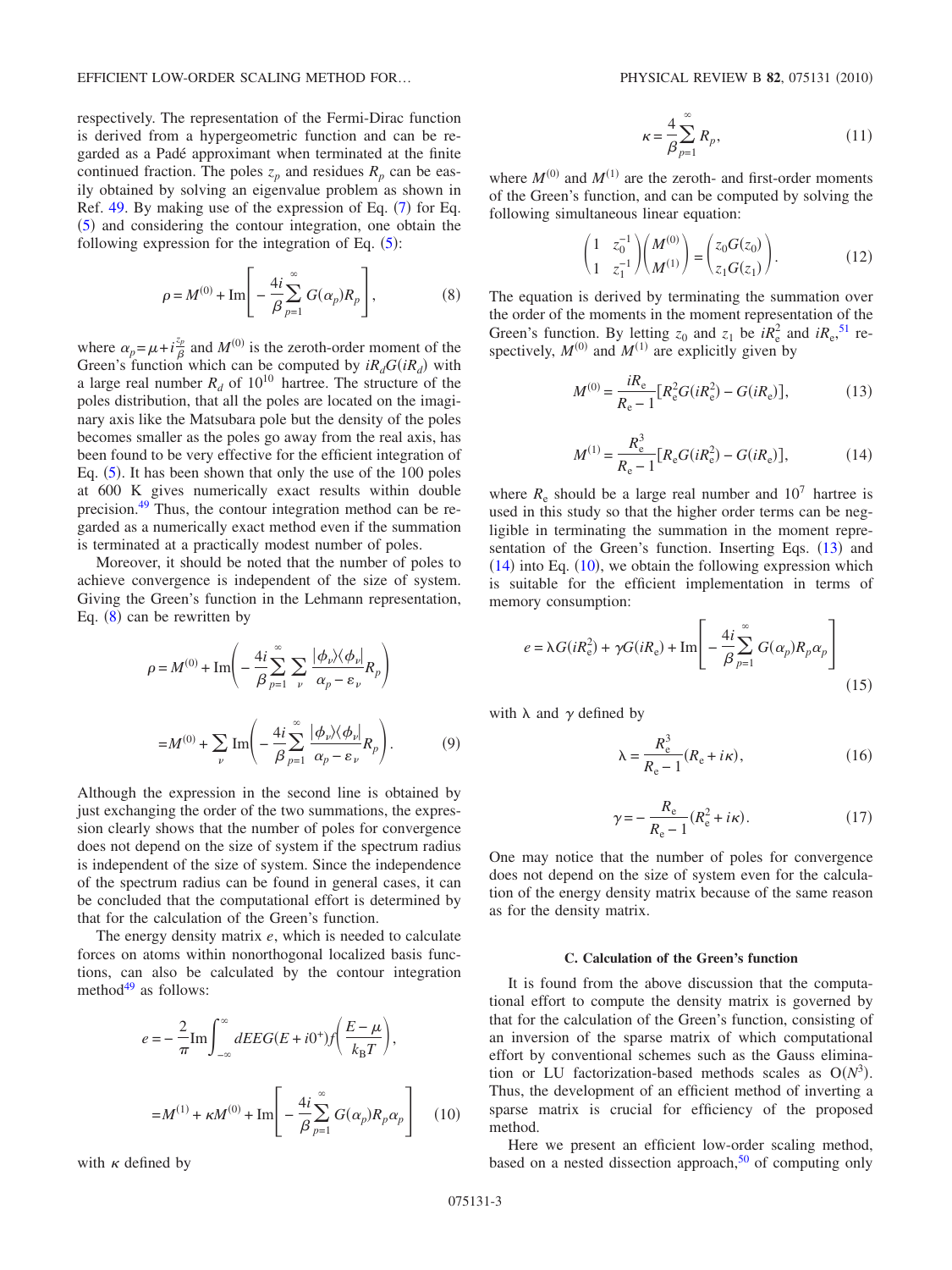selected elements in the inverse of a sparse matrix. The loworder scaling method proposed here consists of two steps: (1) *nested dissection*: by noting that a matrix  $X \equiv (ZS - H)$  is sparse, a structured matrix is constructed by a nested dissection approach. In practice, just reordering the column and row indices of the matrix  $X$  yields the structured matrix.  $(2)$ *Inverse by recurrence formulas*: by recursively applying a block  $LDL<sup>T</sup>$  factorization<sup>10</sup> to the structured matrix, a set of recurrence formulas is derived. Using the recurrence formulas, only the selected elements of the inverse matrix *X*−1  $\equiv G(Z)$  are directly computed. The computational effort to calculate the selected elements in the inverse matrix using the steps (i) and (ii) scales as  $O[N(\log_2 N)^2]$ ,  $O(N^2)$ , and  $O(N^{7/3})$  for 1D, 2D, and 3D systems, respectively, as shown later. First, we discuss the nested dissection of a sparse matrix, and then derive a set of recurrence formulas of calculating the selected elements of the inverse matrix.

# *1. Nested dissection*

<span id="page-3-1"></span>As an example the right panel of Fig.  $1(c)$  $1(c)$  shows a structured matrix obtained by the nested dissection approach for a finite chain model consisting of ten atoms, where we consider a *s*-valent nearest-neighbor tight-binding (NNTB) model. When one assigns the number to the ten atoms as shown in the left panel of Fig.  $1(a)$  $1(a)$ , then *X* is a tridiagonal matrix, of which diagonal and off-diagonal terms are assumed to be *a* and *b*, respectively, as shown in the right panel of Fig.  $1(a)$  $1(a)$ . As the first step to generate the structured matrix shown in the right panel of Fig. [1](#page-3-0)(c), we make a *dissection* of the system into the left and right *domains*[52](#page-15-37) by renumbering for the ten atoms, and obtain a dissected matrix shown in the right panel of Fig.  $1(b)$  $1(b)$ . The left and right domains interact with each other through only a *separator* consisting of an atom 10. As the second step we apply a similar dissection for each domain generated by the first step, and arrive at a *nested-dissected* matrix given by the right panel of Fig. [1](#page-3-0)(c). The subdomains, which consist of atoms 1 and 2 and atoms 3 and 4, respectively, in the left domain interact with each other through only a separator consisting of an atom 5. The similar structure is also found in the right domain consisting of atoms 6, 7, 9, and 8. It is worth mentioning that the resultant nested structure of the sparse matrix can be mapped to a binary tree structure which indicates hierarchical interactions between (sub)[d](#page-3-0)omains as shown in Fig.  $1(d)$ . By applying the above procedure to a sparse matrix, one can convert any sparse matrix into a nested and dissected matrix in general. However in practice there is no obvious way to perform the nested dissection for general sparse matrices while a lot of efficient and effective methods have been already developed for the purpose.<sup>53,[54](#page-16-1)</sup> Here we propose a rather simple but effective way for the nested dissection by taking account of a fact that the basis function we are interested in is localized in real space, and that the sparse structure of the resultant matrix is very closely related to the position of basis functions in real space. The method bisects a system into two domains interacting through only a separator, and recursively applies to the resultant subdomains, leading to a binary tree structure for the interaction. Our algorithm for the

<span id="page-3-0"></span>

FIG. 1. (Color online) (a) The initial numbering for atoms in a linear-chain molecule consisting of ten atoms described by the s-valent NNTB and its corresponding matrix, (b) the renumbering for atoms by the first step in the nested dissection and its corresponding matrix, (c) the renumbering for atoms by the second step in the nested dissection and its corresponding matrix, and (d) the binary tree structure representing hierarchical interactions between domains in the structured matrix by the numbering shown in (c).

nested dissection of a general sparse matrix is summarized as follows.

(i) *Ordering*. Let us assume that there are  $N_d$  basis functions in a domain we are interested in. We order the basis functions in the domain by using the fractional coordinate for the central position of localized basis functions along  $a_i$  axis, where  $i=1$ , 2, and 3. As a result of the ordering, each basis function can be specified by the *ordering number*, which runs from 1 to  $N_d$  in the domain of the central unit cell. The ordering number in the periodic cells specified by *l***a***<sup>i</sup>* , where  $l=0, \pm 1, \pm 2,...$ , is given by  $lN_d+q$ , where q is the corresponding ordering number in the central cell. In isolated systems, one can use the Cartesian coordinate instead of the fractional coordinate without losing any generality.

(ii) Screening of basis functions with a long tail. The basis functions with a long tail tend to make an efficient dissection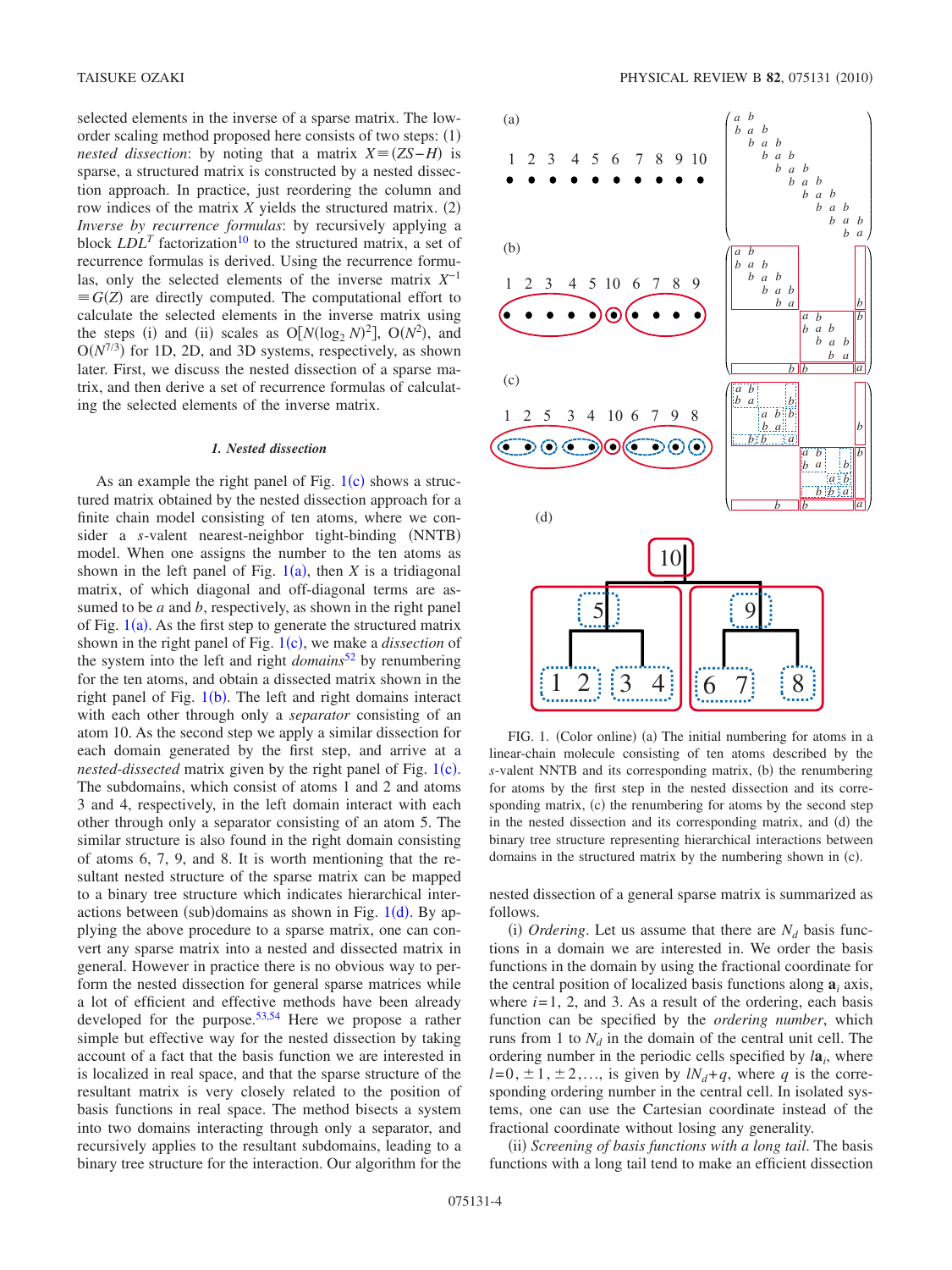difficult. The sparse structure formed by the other basis functions with a short tail hides behind the dense structure caused by the basis functions with a long tail. Thus, we classify the basis functions with a long tail in the domain as members in the separator before performing the dissection process. By the screening of the basis functions with a long tail, it is possible to expose concealed sparse structure when atomic basis functions with a variety of tails are used while a systematic basis set such as the FE basis functions may not require the screening.

(iii) Finding of a starting nucleus. Among the localized basis functions in the domain, we search a basis function which has the smallest number of nonzero overlap with the other basis functions. Once the basis function is found, we set it as a starting *nucleus* of a subdomain.

(iv) Growth of the nucleus. Staring from a subdomain (nucleus) given by the procedure (iii), we grow the subdomain by increasing the size of nucleus step by step. The growth of the nucleus can be easily performed by managing the minimum and maximum ordering numbers,  $m_{\text{min}}$  and  $m_{\text{max}}$ , which ranges from 1 to  $N_d$ , and the grown subdomain is defined by basis functions with the successive ordering numbers between the minimum and maximum ordering numbers  $m_{\text{min}}$  and  $m_{\text{max}}$ . At each step in the growth of the subdomain, we search two basis functions which have the minimum ordering number  $n_{\text{min}}$  and maximum ordering number  $n_{\text{max}}$  among basis functions overlapping with the subdomain defined at the growth step. In the periodic boundary condition,  $n_{\text{min}}$  can be smaller than zero and  $n_{\text{max}}$  can be larger than the number of basis functions  $N_d$ . Then, the number of basis functions in the subdomain, the separator, and the other subdomain can be calculated by  $N_0 \equiv m_{\text{max}} - m_{\text{min}}$ +1,  $N_s \equiv n_{\text{max}} - n_{\text{min}} + 1 - N_0$ , and  $N_1 \equiv N_d - N_0 - N_s$ , respectively, at each growth step. By the growth process one can minimize  $(|N_0 - N_1| + N_s)$  being a measure for quality of the dissection, where the measure  $(|N_0 - N_1| + N_s)$  takes equal bisection size of the subdomains and minimization of the size of the separator into account. Also if  $(n_{\text{max}} - n_{\text{min}} + 1)$  is larger than  $N_d$ , then this situation implies that the proper dissection can be difficult along the axis.

 $(v)$  *Dissection*. By applying the above procedures  $(i)$ – $(iv)$ to each  $a_i$  axis, where  $i = 1, 2$ , and 3, and we can find an axis which gives the minimum  $(|N_0 - N_1| + N_s)$ . Then, the dissection along the axis is performed by renumbering for basis functions in the domain, and two subdomains and one separator are obtained. Evidently, the same procedures can be applied to each subdomain, and recursively continued until the size of domain reaches a threshold. As a result of the recursive dissection, a structured matrix specified by a binary tree is obtained.

As an illustration we apply the method for the nested dissection to the finite chain molecule shown in Fig. [1.](#page-3-0) We first set all the system as *domain* and start to apply the series of procedures to the domain. The procedure (i) is trivial for the case, and we obtain the numbering of atoms and the corresponding matrix shown in Fig.  $1(a)$  $1(a)$ . Also it is noted that the screening of the basis functions with a long tail is unnecessary and that we only have to search the chain direction. In the procedure (iii), atoms [1](#page-3-0) and 10 in Fig.  $1(a)$  satisfy the condition. Choosing the atom 1 as a starting nucleus of the

<span id="page-4-0"></span>

FIG. 2. (Color online) (a) The square lattice model, described by the *s*-valent NNTB, of which unit cell contains 1024 atoms with periodic boundary condition. The right blue and red circles correspond to atoms in two domains and a separator, respectively, at the first step in the nested dissection. (b) The square lattice model at the final step in the nested dissection. The separator at the innermost and the outermost levels are labeled as separators 0 and 5, respectively, and the separators at each level are constructed by atoms with a same color.

domain, and we gradually increase the size of the domain according to the procedure (iv). Then, it is found that the division shown in Fig. [1](#page-3-0)(b) gives the minimum  $(|N_0 - N_1|)$  $+N_s$ ). Renumbering for the basis functions based on the analysis yields the dissected matrix shown in the right panel of Fig.  $1(b)$  $1(b)$ . By applying the similar procedures to the left and right subdomains, one will immediately find the result of Fig.  $1(c)$  $1(c)$ . In addition to the finite chain molecule, as an example of more general cases, the above algorithm for the nested dissection is applied to a *s*-valent NNTB square lattice model of which unit cell contains 1024 atoms with periodic boundary condition. At the first step in the nested dissection, the separator is found to be red atoms as shown in Fig.  $2(a)$  $2(a)$ . Due to the periodic boundary condition, the separator consists of two *lines*. At the final step, the system is dissected by the recursive algorithm as shown in Fig.  $2(b)$  $2(b)$ . The separator at the innermost and the outermost levels are labeled as separators 0 and 5, respectively, and each subdomain at the innermost level includes nine atoms. As demonstrated for the square lattice model, the algorithm can be applied for systems with any dimensionality, and provides a well structured matrix for our purpose in a single framework.

#### *2. Inverse by recurrence formulas*

We directly compute the selected elements of the inverse matrix using a set of recurrence formulas which can be derived by recursively applying a block *LDL<sup>T</sup>* factorization to the structured matrix obtained by the nested dissection method as shown below. To derive the recurrence formulas, we first introduce the block  $LDL<sup>T</sup>$  factorization<sup>10</sup> for a symmetric square matrix *X*,

$$
X = \begin{pmatrix} A & B^T \\ B & C \end{pmatrix}
$$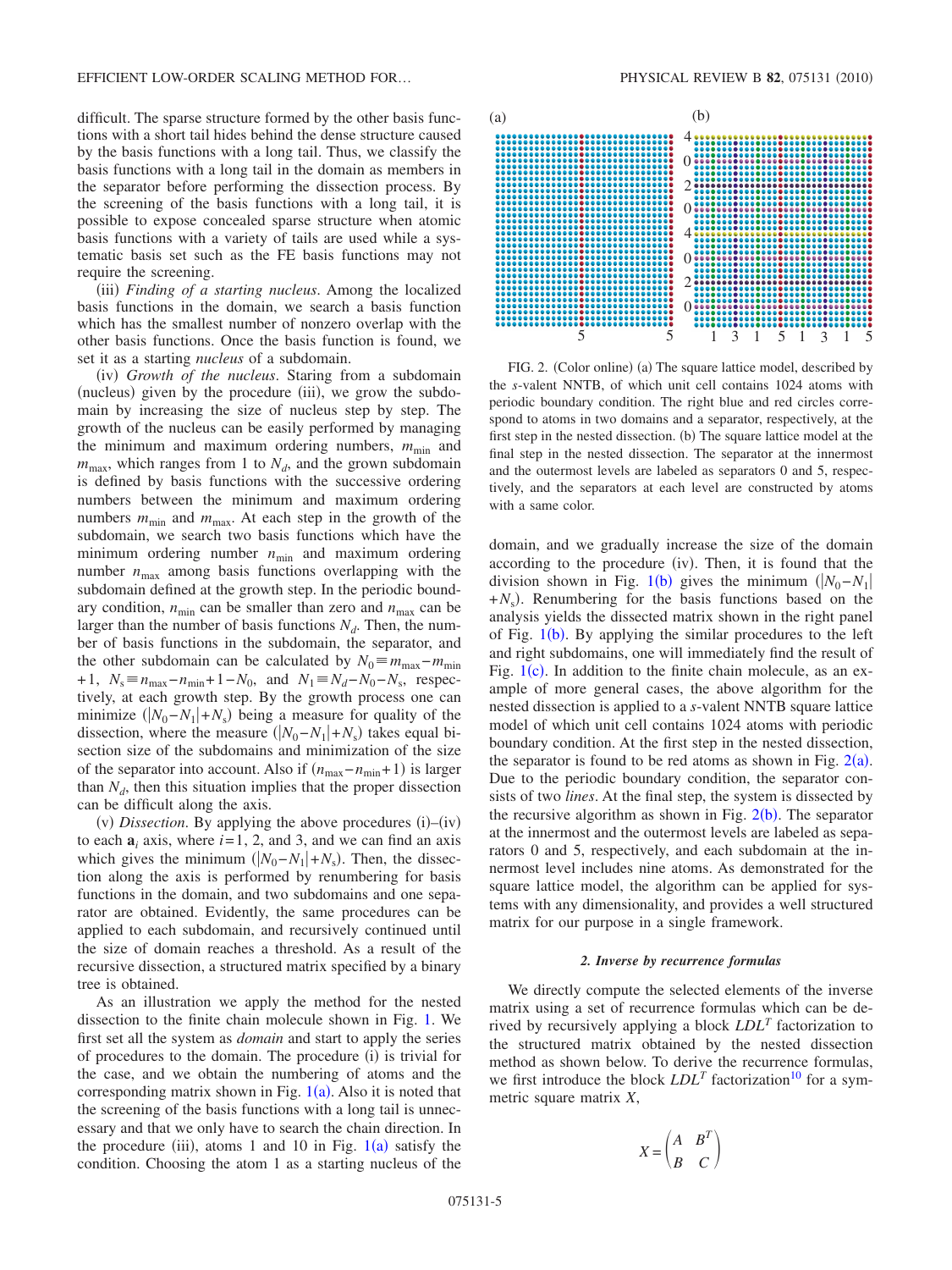$$
= \begin{pmatrix} I & 0 \\ L & I \end{pmatrix} \begin{pmatrix} A & 0 \\ 0 & S \end{pmatrix} \begin{pmatrix} I & L^T \\ 0 & I \end{pmatrix}, \quad (18)
$$

where *A* and *C* are diagonal block matrices, and *B* and  $B<sup>T</sup>$  and off-diagonal block matrix and its transposition, and *L* is given by

$$
L = BA^{-1}.
$$
 (19)

<span id="page-5-2"></span>Also the Schur complement *S* of the block element *C* is defined by

$$
S \equiv C - BA^{-1}B^{T} = C - BL^{T}.
$$
 (20)

<span id="page-5-1"></span><span id="page-5-0"></span>Then, it is verified that the inverse matrix of *X* is given by

$$
X^{-1} = \begin{pmatrix} A^{-1} + L^T S^{-1} L & -L^T S^{-1} \\ -S^{-1} L & S^{-1} \end{pmatrix}.
$$
 (21)

We now consider calculating the selected elements of the inverse of the structured matrix given in Fig.  $1(c)$  $1(c)$  using Eq.  $(21)$  $(21)$  $(21)$ , and rewrite the matrix in Fig. [1](#page-3-0)(c) in a block form as follows:

<span id="page-5-13"></span>
$$
X = \begin{pmatrix} A_{0,0} & B_{0,0}^T & & & \\ & B_{0,0} & B_{0,1}^T & B_{0,0}^T & B_{1,0}^T \\ & & & A_{0,1} & C_{0,0} & \\ & & & A_{0,2} & B_{0,2}^T & \\ & & & & A_{0,3} & B_{0,3}^T & B_{1,1}^T \\ & & & & B_{0,2} & B_{0,3} & C_{0,1} & \\ & & & & B_{1,0} & B_{1,1} & C_{1,0} \end{pmatrix}, (22)
$$

where  $A_{0,0}$  and  $B_{0,0}$  correspond to  $\binom{a}{b}$  and  $(0,b)$ , respectively, and the other block elements can be deduced. Also the blank indicates a block zero element. Using Eq. ([20](#page-5-1)) the Schur complement of  $C_{1,0}$  is given by

$$
S_{1,0} = C_{1,0} - B_{1,0} L_{1,0}^T - B_{1,1} L_{1,1}^T,
$$
\n(23)

where  $L_{1,0}^T$  is calculated by Eq. ([19](#page-5-2)) and can be transformed using Eq.  $(21)$  $(21)$  $(21)$  to a recurrence formula as follows:

<span id="page-5-5"></span>
$$
L_{1,0}^{T} = \begin{pmatrix} A_{0,0} & B_{0,0}^{T} \\ A_{0,1} & B_{0,1}^{T} \\ B_{0,0} & B_{0,1} & C_{0,0} \end{pmatrix}^{-1} B_{1,0}^{T}
$$
  
\n
$$
= \begin{pmatrix} A_{0,0}^{-1} & & \\ & A_{0,1}^{-1} & \\ & & 0 \end{pmatrix} B_{1,0}^{T}
$$
  
\n
$$
+ \begin{pmatrix} L_{0,0}^{T} S_{0,0}^{-1} L_{0,0} & L_{0,0}^{T} S_{0,0}^{-1} L_{0,1} & -L_{0,0}^{T} S_{0,0}^{-1} \\ L_{0,1}^{T} S_{0,0}^{-1} L_{0,0} & L_{0,1}^{T} S_{0,0}^{-1} L_{0,1} & -L_{0,1}^{T} S_{0,0}^{-1} \\ -S_{0,0}^{-1} L_{0,0} & -S_{0,0}^{-1} L_{0,1} & S_{0,0}^{-1} \end{pmatrix} B_{1,0}^{T}
$$
  
\n
$$
= \begin{pmatrix} V_{1,0,0}^{T} \\ V_{1,0,1}^{T} \\ 0 \end{pmatrix} + \begin{pmatrix} L_{0,0}^{T} \\ L_{0,1}^{T} \\ L_{0,1}^{T} \end{pmatrix} Q_{1,1,0}^{T} \equiv V_{1,1,0}^{T}
$$
(24)

with the definitions,

$$
V_{1,0,0}^T = A_{0,0}^{-1} (B_{1,0}[B_{0,0}])^T,
$$
\n(25)

$$
V_{1,0,1}^T = A_{0,1}^{-1} (B_{1,0}[B_{0,1}])^T,
$$
\n(26)

<span id="page-5-4"></span><span id="page-5-3"></span>and

$$
Q_{1,1,0}^T = S_{0,0}^{-1} \{ B_{0,0} V_{1,0,0}^T + B_{0,1} V_{1,0,1}^T - [B_{1,0}(C_{0,0})]^T \}. (27)
$$

In Eqs.  $(25)-(27)$  $(25)-(27)$  $(25)-(27)$  $(25)-(27)$  $(25)-(27)$ , we used a bra-ket notation [] which stands for a part of the block element. For example,  $B_{1,0}[B_{0,0}]$  means a part of  $B_{1,0}$  which has the same columns as those of  $B_{0,0}$ . It is noted that one can obtain a similar expression for  $L_{1,1}^T$  as well as Eq. ([24](#page-5-5)) for  $L_{1,0}^T$ .

To address a more general case where the dissection for the sparse matrix is further nested, we suppose that the matrix  $A_{0,0}$  has the same inner structure as

$$
\begin{pmatrix} A_{0,0} & B_{0,0}^T \\ & A_{0,1} & B_{0,1}^T \\ B_{0,0} & B_{0,1} & C_{0,0} \end{pmatrix},
$$

then one may notice the recursive structure in Eq.  $(24)$  $(24)$  $(24)$  and can derive the following set of recurrence relations for general cases:

<span id="page-5-7"></span>
$$
Q_{p,m+1,n}^T = S_{m,n}^{-1} \times \{B_{m,2n}V_{p,m,2n}^T + B_{m,2n+1}V_{p,m,2n+1}^T - [B_{p,q}(C_{m,n})]^T\},
$$
\n(28)

<span id="page-5-6"></span>
$$
V_{p,m+1,n}^T = \begin{pmatrix} V_{p,m,2n}^T \\ V_{p,m,2n+1}^T \\ 0 \end{pmatrix} + \begin{pmatrix} L_{m,2n}^T \\ L_{m,2n+1}^T \\ -I \end{pmatrix} Q_{p,m+1,n}^T.
$$
 (29)

Equation  $(29)$  $(29)$  $(29)$  is the central recurrence formula coupled with Eq. ([28](#page-5-7)), where the initial block elements are given by

$$
V_{p,0,n}^T = (A_{0,n})^{-1} (B_{p,q} [B_{0,n}])^T.
$$
 (30)

<span id="page-5-12"></span><span id="page-5-9"></span><span id="page-5-8"></span>Also  $L_{p,n}$  and  $S_{p,n}$  can be calculated by

$$
L_{p,n} = V_{p,p,n},\tag{31}
$$

$$
S_{p,n} = C_{p,n} - (B_{p,2n}, B_{p,2n+1}) \begin{pmatrix} L_{p,2n}^T \\ L_{p,2n+1}^T \end{pmatrix} .
$$
 (32)

<span id="page-5-10"></span>A set of Eqs.  $(28)$  $(28)$  $(28)$ - $(32)$  $(32)$  $(32)$  enables us to calculate all the inverses of the Schur complements *S* and *L*. In the recurrence formulas Eqs.  $(28)$  $(28)$  $(28)$  and  $(29)$  $(29)$  $(29)$ , three indices of p, m, and n are involved, and they run as follows:

$$
p = 0, \dots, P,\tag{33}
$$

$$
m = 0, \dots, p - 1,\tag{34}
$$

$$
n = 0, \dots, 2^{P-m} - 1.
$$
 (35)

<span id="page-5-11"></span>The index *p* denotes the level of hierarchy in the nested dissection and the innermost and outermost levels are set to 0 and *P*, respectively. Then, it is noted that the total system is divided into  $2^{P+1}$  domains at the innermost level. As well as *p* the index *m* is also related to the level of hierarchy in the nested dissection and runs from 0 to *p*− 1. The index *n* is a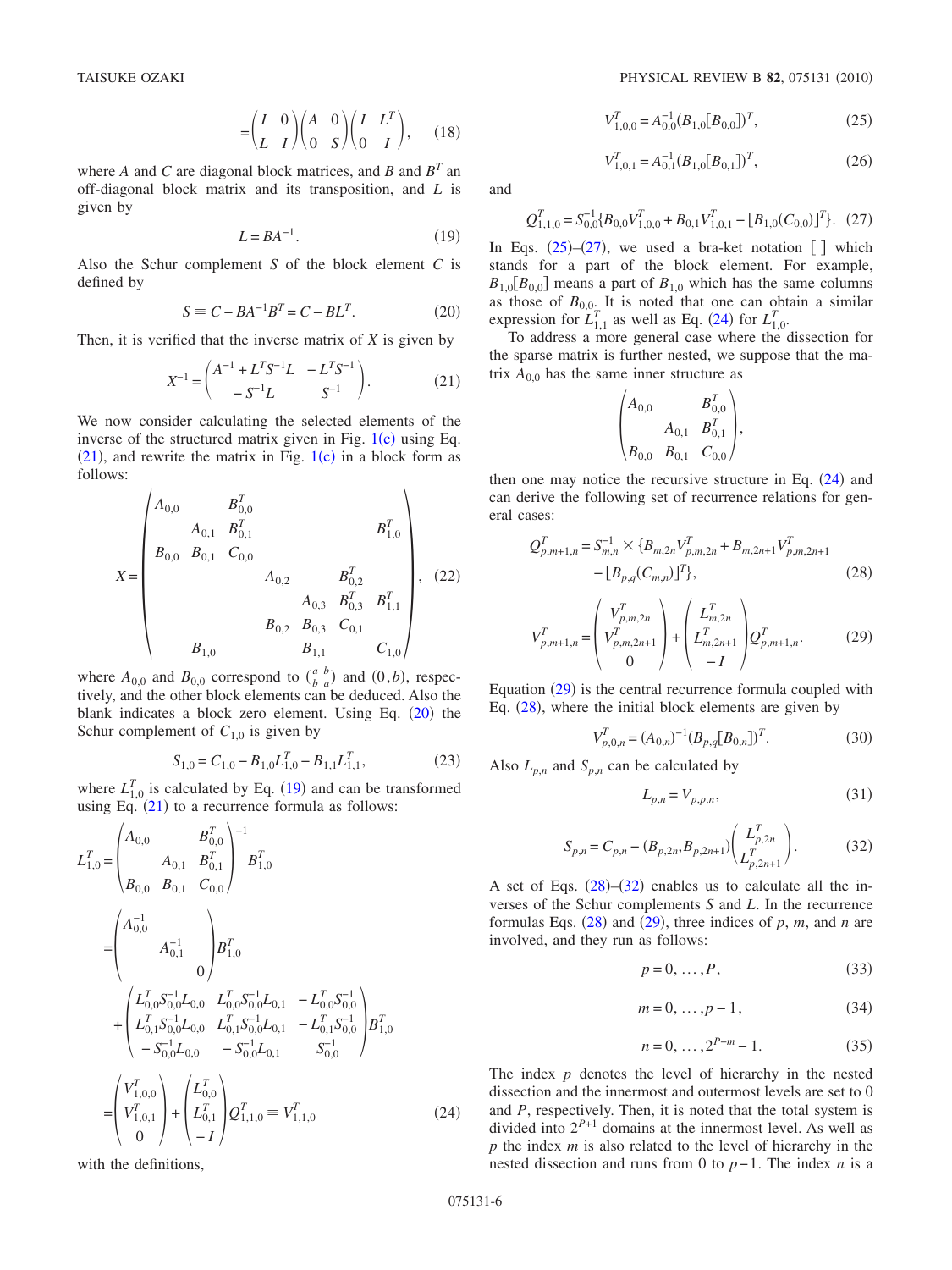<span id="page-6-0"></span>

FIG. 3. (Color online) The development of recurrence formulas, Eqs.  $(28)$  $(28)$  $(28)$ – $(32)$  $(32)$  $(32)$ , which implies that the recurrence starts from  $p$  $=m+1=0$  and ends at  $p=m+1=P$ . The number on the right-hand side is the multiplicity for similar calculations by Eq.  $(29)$  $(29)$  $(29)$  due to the index *n* at each  $m+1$ .

rather intermediate one, being dependent on *m*. The indices *n* in Eq.  $(30)$  $(30)$  $(30)$  is dependent on *p* and *q* and they run as follows:

$$
n = q(2p), \dots, (q+1)(2p) - 1,
$$
\n(36)

$$
q = 0, \dots, 2^{P+1-p} - 1. \tag{37}
$$

Since the set of the recurrence formulas Eqs.  $(28)$  $(28)$  $(28)$ – $(32)$  $(32)$  $(32)$  proceed according to Eqs.  $(33)$  $(33)$  $(33)$ – $(35)$  $(35)$  $(35)$ , the development of recurrence can be illustrated as in Fig. [3.](#page-6-0) The recurrence starts from Eq.  $(30)$  $(30)$  $(30)$  with  $p=0$ , and Eqs.  $(31)$  $(31)$  $(31)$  and  $(32)$  $(32)$  $(32)$  follow. Then,  $p$  is incremented by one, and  $m+1$  climbs up to 1. The increment of  $p$  and the climbing of  $m+1$  are repeated until  $p = P$  and  $m+1 = P$ . At  $m+1 = p$  for each p, L and S are evaluated by Eqs.  $(31)$  $(31)$  $(31)$  and  $(32)$  $(32)$  $(32)$ , and the inverse of *S* is calculated by a conventional method such as LU factorization, which are used in the next recurrence for the higher level of hierarchy. The numbers on the right-hand side of Fig. [3](#page-6-0) give the multiplicity for similar calculations by Eq.  $(29)$  $(29)$  $(29)$  coming from the index *n* at each  $m+1$  since *n* runs from 0 to  $2^{P-m}-1$  as given in Eq.  $(35)$  $(35)$  $(35)$ . The computational complexity can be estimated by Fig. [3,](#page-6-0) and we will discuss its details later.

We are now ready to calculate the selected elements of the Green's function using the inverses of the Schur complements *S* and *L* calculated by the recurrence formulas of Eqs.  $(28)$  $(28)$  $(28)$ – $(32)$  $(32)$  $(32)$ . By noting that Eq.  $(21)$  $(21)$  $(21)$  has a recursive structure and the matrix *X* is structured by the nested dissection, one can derive the following recurrence formula:

<span id="page-6-1"></span>
$$
X_{p+1,n}^{-1} = \begin{pmatrix} X_{p,2n}^{-1} & & & \\ & X_{p,2n+1}^{-1} & & \\ & & 0 \end{pmatrix}
$$
  
+ 
$$
\begin{pmatrix} Y_{p,2n}^{T} L_{p,2n} & -Y_{p,2n}^{T} \\ & Y_{p,2n+1}^{T} L_{p,2n+1} & -Y_{p,2n+1}^{T} \\ & -Y_{p,2n} & -Y_{p,2n+1} & S_{p,n}^{-1} \end{pmatrix}, (38)
$$

<span id="page-6-2"></span>where

$$
Y_{p,2n}^{T} = L_{p,2n}^{T} S_{p,n}^{-1},
$$
  
\n
$$
Y_{p,2n+1}^{T} = L_{p,2n+1}^{T} S_{p,n}^{-1}.
$$
\n(39)

The recurrence formula, Eq. ([38](#page-6-1)), starts with  $X_{0,n}^{-1} = (A_{0,n})^{-1}$ , adds contributions at  $m+1=p$  for every *p*, and at last yields the inverse of the matrix *X* as  $X^{-1} = G(Z) = X_{P+1,0}^{-1}$ . Since the calculation of each element for the inverse of  $\overrightarrow{X}$  can be independently performed, only the selected elements can be computed without calculating all the elements. The selected elements to be calculated are elements in the block matrices *A*, *B*, and *C*, each of which corresponds to a nonzero overlap matrix as discussed before. Thus, we can easily compute only the selected elements using a table function which stores the position for the nonzero elements in the block matrices *A*, *B*, and *C*.

A simple but nontrivial example is given in Appendix A to illustrate how the inverse of matrix is computed by the recurrence formulas, and also a similar way is presented to calculate a few eigenstates around a selected energy in Appendix B while the proposed method can calculate the total energy of system without calculating the eigenstates.

### *3. Finding chemical potential*

As well as the conventional DFT calculations, in the proposed method the chemical potential has to be adjusted so that the number of electrons can be conserved. However, there is no simpler way to know the number of electrons under a certain chemical potential before the contour integra-tion by Eq. ([8](#page-2-0)) with the chemical potential. Thus, we search the chemical potential by iterative methods for the charge conservation. Since the contour integration is the timeconsuming step in the method, a smaller number of the iterative step directly leads to the faster calculation. Therefore, we develop a careful combination of several iterative methods to minimize the number of the iterative step for sufficient convergence. In general, the procedure for searching the chemical potential can be performed by a sequence  $(1)-(2)$  or  $(5)-(1)-(3)-(1)-(4)-(1)-(4)-(1)...$  in terms of the following procedures. As shown later, the procedure enables us to obtain the chemical potential conserving the number of electrons within 10−8 electron/system by less than five iterations on an average.

(1) *Calculation of the difference*  $\Delta N_i$  in the total number of electrons. The difference  $\Delta N_i$  in the total number of electrons is defined with  $\rho(\mu_i)$  calculated using Eq. ([8](#page-2-0)) at a chemical potential  $\mu_i$  by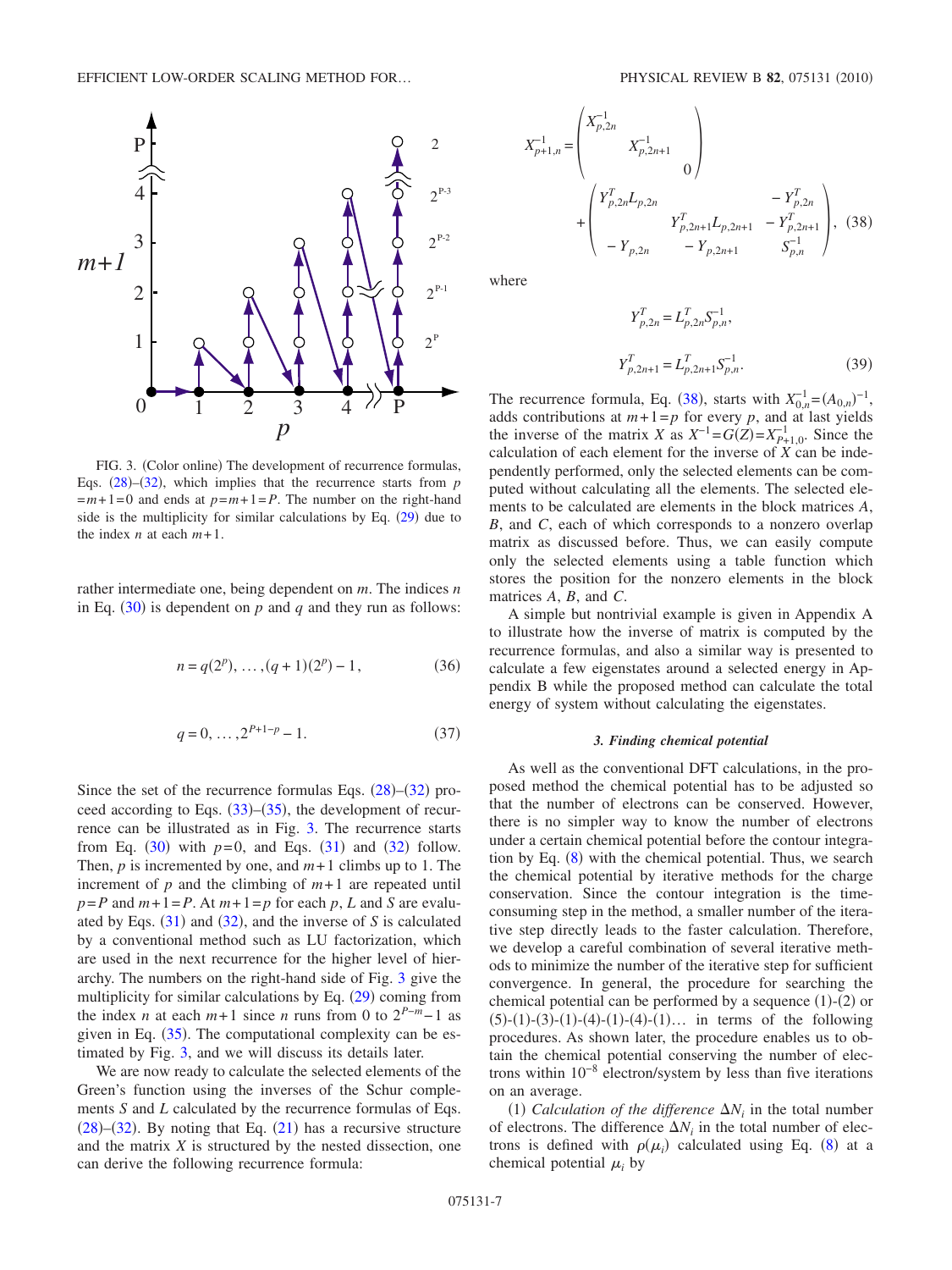$$
\Delta N_i = \text{Tr}[\rho(\mu_i)S] - N_{\text{ideal}},\tag{40}
$$

where  $N_{ideal}$  is the number of electrons that the system should possess for the charge conservation. If  $\Delta N_i$  is zero, the chemical potential  $\mu_i$  is the desired one of the system.

(2) Using the retarded Green's function. If the difference  $\Delta N_i$  is large enough so that the interpolation schemes (3) and (4) can fail to guess a good chemical potential, the next trial chemical potential is estimated by using the retarded Green's function. When the chemical potential of  $\mu_{\text{tri}}$  is considered, the correction  $\delta N_{\text{tri}}$  estimated by the retarded Green's function to  $\Delta N_i$  is given by

$$
\delta N_{\rm tri} = \int_{E_{\rm min}}^{E_{\rm max}} dE \, \delta \rho(E) \Delta f(E, \mu_{\rm tri}), \tag{41}
$$

<span id="page-7-0"></span>where  $\delta \rho(E)$  and  $\Delta f(E, \mu_{\text{tri}})$  are defined by

$$
\delta \rho(E) = -\frac{2}{\pi} \text{Im Tr} [G(E + i\eta)S] \tag{42}
$$

with a small number  $\eta$  (0.01 eV in this study) and

$$
\Delta f(E, \mu_{\rm tri}) = f\left(\frac{E - \mu_{\rm tri}}{k_{\rm B}T}\right) - f\left(\frac{E - \mu_i}{k_{\rm B}T}\right). \tag{43}
$$

The integration in Eq.  $(41)$  $(41)$  $(41)$  is numerically evaluated by a simple quadrature scheme such as trapezoidal rule with a similar number of points as for that of poles in Eq.  $(8)$  $(8)$  $(8)$ , and the integration range can be determined by considering the surviving range of  $\Delta f(E, \mu_{\text{tri}})$ . The search of  $\mu_{\text{tri}}$  is performed by a bisection method until  $\Delta N_{\text{cri}} > (\Delta N_i + \delta N_{\text{tri}})$ , where  $\Delta N_{\text{cri}}$ is a criterion for the convergence and  $10^{-8}$  electron/system is used in this study. It should be noted that the evaluation of Green's function being the time-consuming part can be performed before the bisection method and a set of  $\delta \rho(E)$  is stored for computational efficiency.

(3) Linear interpolation/extrapolation. In searching the chemical potential  $\mu$ , if two previous results  $(\mu_i, \Delta N_i)$  and  $(\mu_j, \Delta N_j)$  are available, a trial chemical potential  $\mu_{tri}$  is estimated by a linear interpolation/extrapolation method as

$$
\mu_{\rm tri} = \frac{\mu_j \Delta N_i - \mu_i \Delta N_j}{\mu_i - \mu_j}.
$$
\n(44)

 $(4)$  *Muller method.*<sup>[55,](#page-16-2)[56](#page-16-3)</sup> In searching the chemical potential  $\mu$ , if tree previous results  $(\mu_i, \Delta N_i)$ ,  $(\mu_j, \Delta N_j)$ , and  $(\mu_k, \Delta N_k)$ are available, they can be fitted to a quadratic equation,

$$
\Delta N = a\mu^2 + b\mu + c,\tag{45}
$$

<span id="page-7-1"></span>where *a*, *b*, and *c* are found by solving a simultaneous linear equation of  $3 \times 3$  in size.<sup>57</sup> Then,  $\mu_{\text{tri}}$  giving  $\Delta N = 0$  is a solution of Eq.  $(45)$  $(45)$  $(45)$  and given by

$$
\mu_{\text{tri}} = \begin{cases}\n\frac{-2c}{b + \sqrt{b^2 - 4ac}} & b \ge 0, \\
\frac{-b + \sqrt{b^2 - 4ac}}{2a} & b < 0.\n\end{cases}
$$
\n(46)

The selection of sign is unique because of the condition that the gradient at the solution must be positive, and the branching is taken into account to avoid the round-off error. As the iteration proceeds in search of the chemical potential, we have a situation that the number of available previous results is more than three. For the case, it is important to select three chemical potentials having smaller  $\Delta N$  *and* the different sign of  $\Delta N$  among three chemical potentials since the guess of  $\mu_{\text{tri}}$ can be performed as the interpolation rather than the extrapolation.

(5) Extrapolation of chemical potential for the second step. During the self-consistent field (SCF) iteration, the chemical potential obtained at the last SCF step is used as the initial guess  $\mu_1$  in the current SCF step. In addition, we estimate the second trial chemical potential by fitting a set of results  $(\mu_1^{(i)}, \Delta N_1^{(i)}, \mu_2^{(i)}, \Delta N_2^{(i)}), \ (\mu_1^{(j)}, \Delta N_1^{(j)}, \mu_2^{(j)}, \Delta N_2^{(j)}), \text{ and}$  $(\mu_1^{(k)}, \Delta N_1^{(k)}, \mu_2^{(k)}, \Delta N_2^{(k)})$ , where the subscript and the superscript in  $\mu_0^{(i)}$  and  $\Delta \bar{N}_0^{(i)}$  mean the iteration step in search of the chemical potential and the SCF step, respectively, at three previous SCF steps to the following equation:

$$
\Delta N_2 = a_1 \Delta N_1 + a_2(\mu_2 - \mu_1) + a_3 \Delta N_1(\mu_2 - \mu_1), \quad (47)
$$

<span id="page-7-2"></span>where  $a_1$ ,  $a_2$ , and  $a_3$  are found by solving a simultaneous linear equation of  $3 \times 3$  in size. Then, the chemical potential  $\mu_2$  giving  $\Delta N_2 = 0$  can be estimated by solving Eq. ([47](#page-7-2)) with respect to  $\mu_2$  as follows:

$$
\mu_{\rm tri} \equiv \mu_2 = \mu_1 - \frac{a_1 \Delta N_1}{a_2 + a_3 \Delta N_1}.
$$
 (48)

<span id="page-7-3"></span>It is found from numerical calculations that Eq.  $(48)$  $(48)$  $(48)$  provides a very accurate guess in most cases as the SCF calculation converges.

### **D. Computational complexity**

We analyze the computational complexity of the proposed method. As discussed in Sec.  $\overline{I}$  IB, the number of poles for the contour integration is independent of the size of system. Thus, we focus on the computational complexity of the calculation of the Green's function. For simplicity of the analysis we consider a finite chain, a finite square lattice, and a finite cubic lattice as representatives of 1D, 2D, and 3D systems, respectively, which are described by the *s*-valent NNTB models as in the explanation of the nested dissection. Note that the results in the analysis might be valid for more general cases with periodic boundary conditions. Since the computational cost is governed by Eq.  $(29)$  $(29)$  $(29)$ , let us first analyze the computational cost of Eq.  $(29)$  $(29)$  $(29)$  while those of the other equations will be discussed later. Considering that the recurrence formula of Eq.  $(29)$  $(29)$  $(29)$  develops as shown in Fig. [3,](#page-6-0) and that the calculation of Eq.  $(29)$  $(29)$  $(29)$  corresponds to the open circle in the figure, the computational cost *t* can be estimated by

$$
t \propto \sum_{p=1}^{P} \sum_{m=0}^{p-1} \sum_{n=0}^{2^{P-m}-1} N_m^{(1)} N_m^{(2)} N_p^{(3)},
$$
 (49)

<span id="page-7-4"></span>where  $N_m^{(1)}$  and  $N_m^{(2)}$  are the dimension of row and column in the matrix,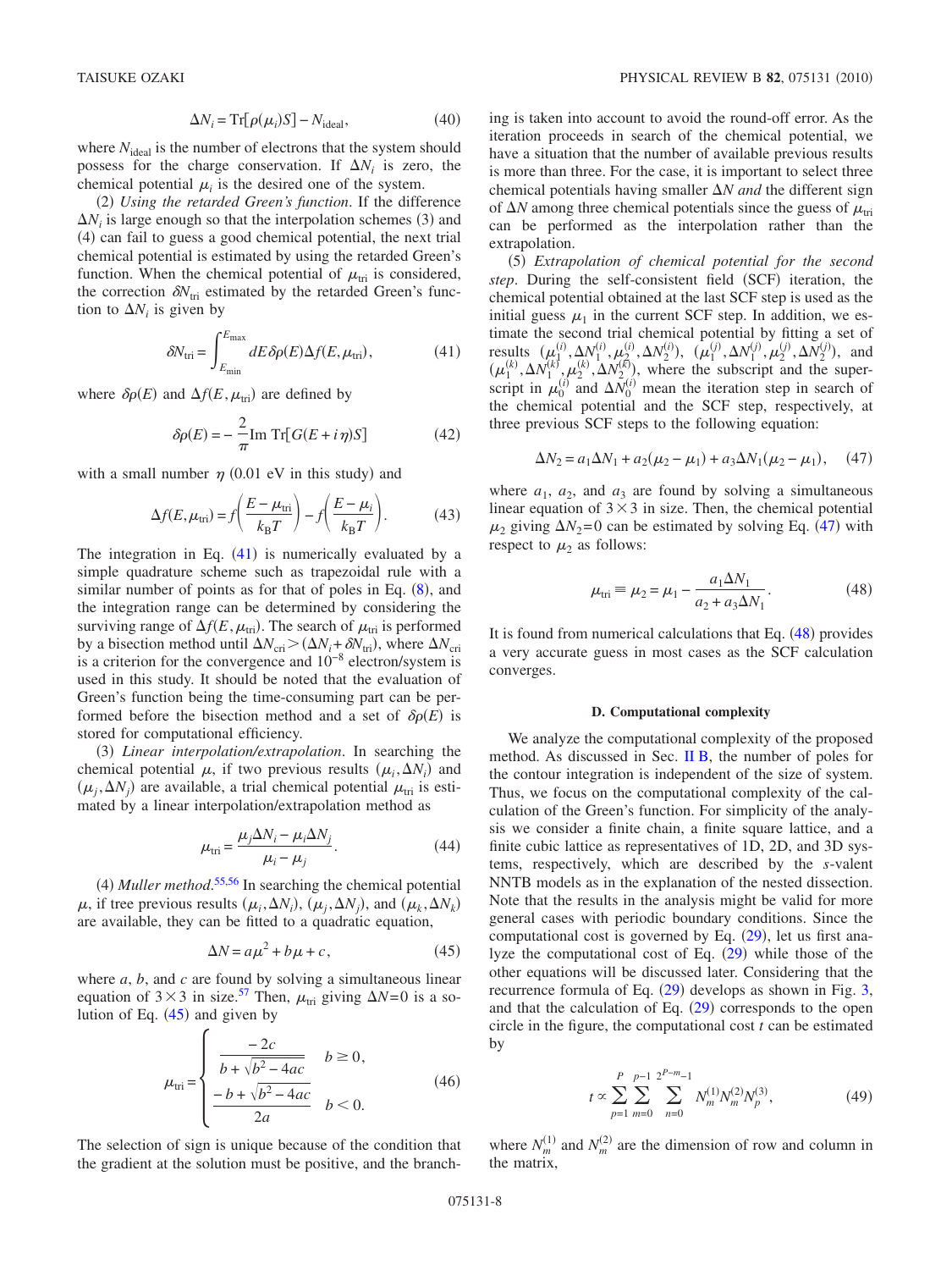<span id="page-8-0"></span>TABLE I. Some of  $N_m^{(2)}$  and  $N_p^{(3)}$  in Eq. ([49](#page-7-4)) for a finite 1D chain, a finite 2D square lattice, and a finite 3D cubic lattice described by the *s*-valent NNTB model. They depends on *m* or *p* for the 2D and 3D systems in a rather complicated way, while  $N_{p,m,n}^{(1)} = \frac{N}{2^{p-m}}$  for all the cases. The unit for each case is given in parenthesis.

| $m+1$ or $p$   |          | $P$ $P-1$ $P-2$ $P-3$ $P-4$ $P-5$ $P-6$ $P-7$ $P-8$ |  |    |    |    |    | $P-9$ | $P-10$ |
|----------------|----------|-----------------------------------------------------|--|----|----|----|----|-------|--------|
| 1D(1)          |          |                                                     |  |    |    |    |    |       |        |
| 2D $(N^{1/2})$ | $\gamma$ |                                                     |  |    |    | 16 | 16 |       | 32     |
| 3D $(N^{2/3})$ |          |                                                     |  | 16 | 16 | 32 | 64 | 64    | 128    |

$$
\begin{pmatrix} L_{m,2n}^T \\ L_{m,2n+1}^T \\ -I \end{pmatrix}
$$

and  $N_p^{(3)}$  is the dimension of column in the matrix  $Q_{p,m+1,n}^T$ . Since Eq. ([29](#page-5-6)) consists of a matrix product, the computational cost is simply given by  $N_m^{(1)} N_m^{(2)} N_{p}^{(3)}$ . Also it is noted that  $N_m^{(1)}$  and  $N_m^{(2)}$  depend on only *m*, and  $N_p^{(3)}$  has dependency on only *p* because of the simplicity of the systems we consider.

For the finite 1D chain system, we see that  $N_m^{(1)}$  $=N/(2^{P-m})$  and  $N_m^{(2)} = N_p^{(2)} = 1$  as listed in Table [I.](#page-8-0) Thus, the computational cost  $t_{1D}$  for the 1D system is estimated as

$$
t_{1D} \propto \sum_{p=1}^{P} \sum_{m=0}^{p-1} \sum_{n=0}^{2^{P-m}-1} \frac{N}{2^{P-m}}
$$

$$
= \frac{1}{2} NP(P+1).
$$
 (50)

Noting  $N \propto 2^P$ , we see that the computational cost for the 1D system scales as  $O\{N[\log_2(N)]^2\}$ .

For the finite 2D square lattice system, we see  $N_m^{(1)}$ <br>= $N/(2^{P-m})$ , and  $N_m^{(2)}$  and  $N_p^{(3)}$  depend on *m* and *p*, respectively as shown in Table [I.](#page-8-0) To estimate the order of the computational cost we approximate *N*<sub>*m*</sub><sup>(2)</sup> and *N*<sub>*p*</sub><sup>(3)</sup> as *N*<sub>*m*</sub><sup>(2)</sup>  $\approx N^{1/2}/2^{1/2(P-m-1)}$  and *N*<sub>*p*</sub><sup>(3)</sup> $\approx N^{1/2}/2^{(1/2)(P-p)}$  which are equal to or more than the corresponding exact number. Then, the computational cost  $t_{2D}$  for the 2D system can be estimated as follows:

$$
t_{2D} \propto \sum_{p=1}^{P} \sum_{m=0}^{p-1} \sum_{n=0}^{2^{P-m}-1} \frac{N}{2^{P-m}} N_{p,m,n}^{(2)} N_{p,m,n}^{(3)}
$$
  

$$
< \sum_{p=1}^{P} \sum_{m=0}^{p-1} \sum_{n=0}^{2^{P-m}-1} \frac{N}{2^{P-m}} \frac{N^{1/2}}{2^{(1/2)(P-m-1)}} \frac{N^{1/2}}{2^{(1/2)(P-p)}}
$$
  

$$
= \frac{2N^2}{(\sqrt{2}-1)^2} \left(2 - \sqrt{2} + \frac{\sqrt{2}}{2^P} - \frac{1}{2^P} - \frac{1}{2^{P/2}}\right). (51)
$$

Since the first two terms in parenthesis of the last line are the leading term, we see that the computational cost for the 2D system scales as  $O(N^2)$ .

For the finite 3D cubic lattice system we have  $N_m^{(1)}$  $=N/(2^{P-m})$  as well as the 1D and 2D systems. As shown in the analysis of the 2D systems, by approximating  $N_m^{(2)}$  and

 $N_p^{(3)}$  as  $N_m^{(2)} \approx N^{2/3}/2^{(2/3)(P-m-1)}$  and  $N_p^{(3)} \approx N^{2/3}/2^{(2/3)(P-p)}$ , which are equal to or more than the corresponding exact number, we can estimate the computational cost  $t_{3D}$  for the 3D system as follows:

$$
t_{3D} \propto \sum_{p=1}^{P} \sum_{m=0}^{p-1} \sum_{n=0}^{2^{P-m}-1} \frac{N}{2^{P-m}} N_{p,m,n}^{(2)} N_{p,m,n}^{(3)}
$$
  

$$
< \sum_{p=1}^{P} \sum_{m=0}^{p-1} \sum_{n=0}^{2^{P-m}-1} \frac{N}{2^{P-m}} \frac{N^{2/3}}{2^{(2/3)(P-m-1)}} \frac{N^{2/3}}{2^{(2/3)(P-p)}}
$$
  

$$
= \frac{4N^{7/3}}{2^{2/3}6 - 9} \left( -1 + 2^{2/3} - \frac{1}{2^{2/3}2^{4P/3}} + \frac{1}{2^{2P/3}} \right).
$$
 (52)

Since we see that the first two terms in parenthesis of the last line are the leading term, it is concluded that the computational cost for the 3D system scales as  $O(N^{7/3})$ .

We further analyze the computational cost of the other Eqs. ([28](#page-5-7)), ([30](#page-5-9)), ([32](#page-5-8)), ([38](#page-6-1)), and ([39](#page-6-2)) which are the primary equations for the calculation of the Green's function. Although the detailed derivations are not shown here, they can be derived in the same way as for Eq.  $(29)$  $(29)$  $(29)$ . Table [II](#page-8-1) shows the order of the computational cost for each equation. It is found that the computational cost is governed by Eq.  $(29)$  $(29)$  $(29)$ while the computational cost of Eq.  $(39)$  $(39)$  $(39)$  is similar to that of Eq.  $(29)$  $(29)$  $(29)$ .

In addition to the analysis of the computational cost for the inverse calculations by Eq.  $(28)$  $(28)$  $(28)$ – $(32)$  $(32)$  $(32)$ ,  $(38)$  $(38)$  $(38)$ , and  $(39)$  $(39)$  $(39)$ , we

<span id="page-8-1"></span>TABLE II. Computational order of Eqs.  $(28)–(30)$  $(28)–(30)$  $(28)–(30)$  $(28)–(30)$  $(28)–(30)$ ,  $(32)$  $(32)$  $(32)$ ,  $(38)$  $(38)$  $(38)$ , and  $(39)$  $(39)$  $(39)$ , where the calculation of the inverse of the matrix *S* is also included in estimating the computational cost of Eq.  $(32)$  $(32)$  $(32)$ , and the sparse structure in the matrix  $B$  is taken into account for Eqs.  $(28)$  $(28)$  $(28)$ and  $(32)$  $(32)$  $(32)$ .

|                 | 1D              | 2D                 | 3D        |
|-----------------|-----------------|--------------------|-----------|
| Equation (28)   | $(\log_2 N)^2$  | $N^{3/2} \log_2 N$ | $N^2$     |
| Equation $(29)$ | $N(\log_2 N)^2$ | $N^2$              | $N^{7/3}$ |
| Equation $(30)$ | $N \log_2 N$    | $N^{3/2}$          | $N^{5/3}$ |
| Equation $(32)$ | $\log_2 N$      | N                  | $N^{4/3}$ |
| Equation $(38)$ | N               | $N^{3/2}$          | $N^{5/3}$ |
| Equation $(39)$ | $N \log_2 N$    | $N^2$              | $N^{7/3}$ |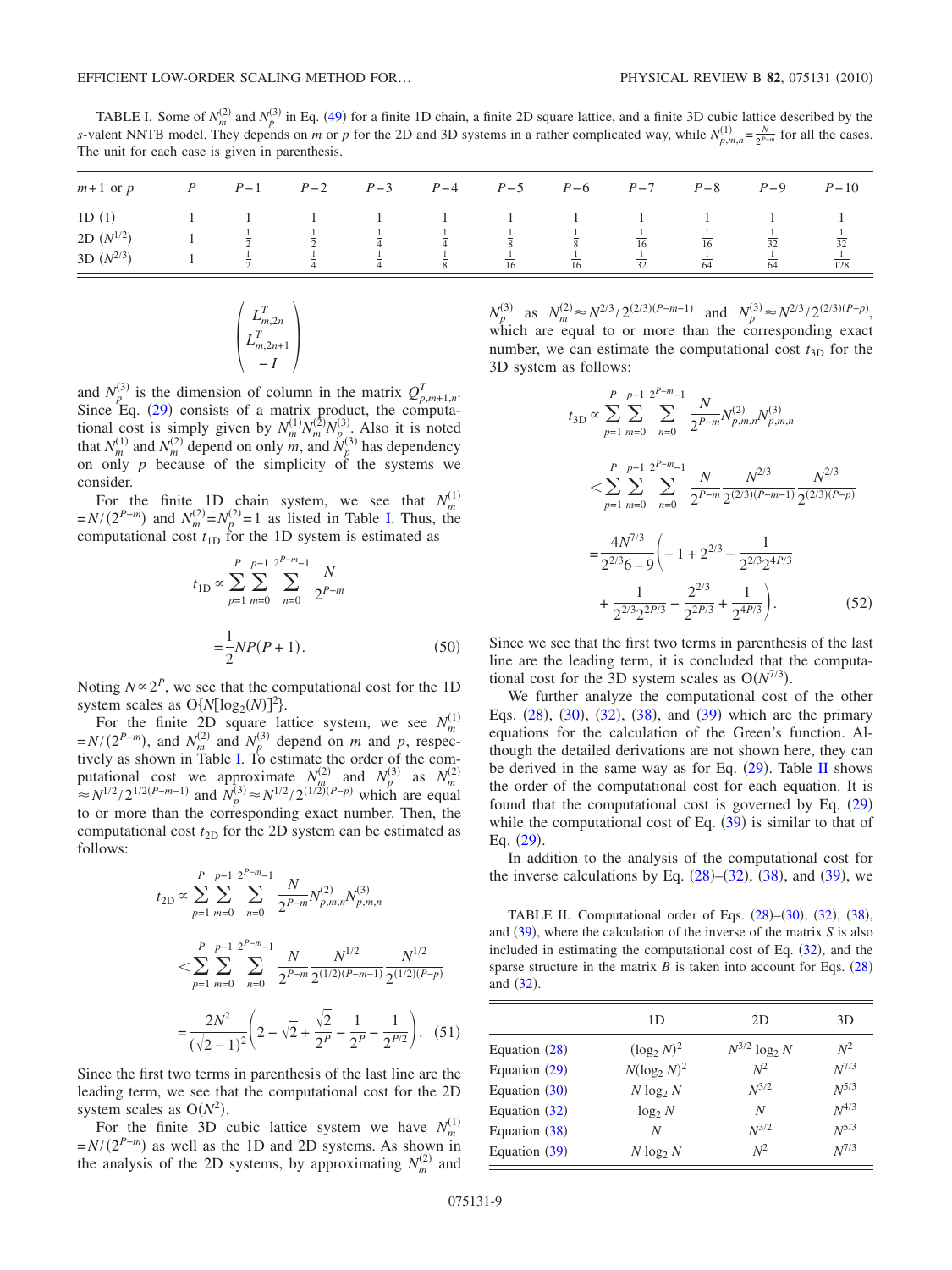examine that for the nested dissection. The step (i) in the nested dissection involves a sorting procedure by the quicksort algorithm of which computational cost scales as  $\frac{N}{2^p} \log_2 \frac{N}{2^p}$ for a sequence with length of  $\frac{N}{2p}$ , and thereby the computational cost for *d*-dimensional system can be estimated by

$$
d\sum_{p=0}^{P} \left(\frac{N}{2^p} \log_2 \frac{N}{2^p}\right) 2^p = \frac{d}{2} N (\log_2 N)^2.
$$
 (53)

Also, considering that the steps (iii) and (iv) consist of search for the sequence with length of  $\frac{N}{2^p}$ , the computational cost is found to be

$$
d\sum_{p=0}^{P} \frac{N}{2^p} 2^p = dN \log_2 N.
$$
 (54)

The analysis indicates that the computational cost for the nested dissection scales as  $O[N(\log_2 N)^2]$  for systems with any dimensionality. Thus, it is concluded that as a whole the proposed method scales as  $O[N(\log_2 N)^2]$ ,  $O(N^2)$ , and  $O(N^{7/3})$  for 1D, 2D, and 3D systems, respectively.<sup>58</sup>

#### **III. NUMERICAL RESULTS**

<span id="page-9-0"></span>In this section several numerical calculations for the *s*-valent NNTB model and DFT are presented to illustrate practical aspects of the low-order scaling method. All the DFT calculations in this study were performed by the DFT code OPENMX.<sup>[59](#page-16-6)</sup> The PAO basis functions<sup>46</sup> used in the DFT calculations are specified by H4.5-*s*1, C5.0-*s*1*p*1, N4.5-*s*1*p*1, O4.5-*s*1*p*1, and P6.0-*s*1*p*1*d*1 for deoxyribonucleic acid (DNA), C4.0- $s1p1$  for a single C<sub>60</sub> molecule, and Pt7.0- $s2p2d1$  for a single Pt<sub>63</sub> cluster, respectively, where the abbreviation of basis function such as C5.0-*s*1*p*1 represents that C stands for the atomic symbol, 5.0 the cutoff radius (bohr) in the generation by the confinement scheme, *s*1*p*1 means the employment of one primitive orbitals for each of  $s$  and  $p$  orbitals.<sup>46</sup> Since the PAO basis functions are pseudoatomic orbitals with different cutoff radii depending on atomic species, the resultant Hamiltonian and overlap matrices have a disordered sparse structure, reflecting the geometrical structure of the system. Norm-conserving pseudopotentials are used in a separable form with multiple projectors to replace the deep core potential into a shallow potential. $60$ Also a LDA to the exchange-correlation potential is employed[.38](#page-15-6)

#### **A. Scaling**

As shown in the previous section, it is possible to reduce the computational cost from  $O(N^3)$  to the low-order scaling without losing numerical accuracy. Here we validate the theoretical scaling property of the computational effort by numerical calculations. Figure [4](#page-9-1) shows the elapsed time required for the calculation of inverse of a 1D linear chain, a 2D square lattice, and a 3D cubic lattice systems as a function of number of atoms in the unit cell under periodic boundary condition, which are described by the *s*-valent NNTB models. The last three points for each system are

<span id="page-9-1"></span>

FIG. 4. (Color online) The elapsed time of the inverse calcula-tion by Eqs. ([28](#page-5-7))–([32](#page-5-8)) for a 1D linear chain, a 2D square lattice, and a 3D cubic lattice systems as a function of number of atoms in the unit cell under periodic boundary condition. The Hamiltonian of the systems is described by the *s*-valent NNTB models. The line for each system is obtained by a least-square method, and the computational orders obtained from the fitted curves are  $O[N^{0.90}(\log_2 N)^2]$ ,  $O(N^{1.90})$ , and  $O(N^{2.35})$  for the 1D, 2D, and 3D systems, respectively. The size of domains at the innermost level is set to 20 for all the cases.

fitted to a function by a least square method, and the obtained scalings of the elapsed time are found to be  $O[N^{0.90}(\log_2 N)^2]$ ,  $O(N^{1.90})$ , and  $O(N^{2.35})$  for the 1D, 2D, and 3D systems, respectively. Thus, it is confirmed that the scaling of the computational cost is nearly the same as that of the theoretical estimation.

#### **B. SCF calculation**

To demonstrate that the proposed method is a numerically exact method even if the summation in Eq.  $(8)$  $(8)$  $(8)$  is terminated at a modest number of poles, we show the convergence in the SCF calculations calculated by the conventional diagonalization and the proposed methods for DNA in Fig. [5,](#page-10-0) where 80 poles is used for the summation, and the electronic temperature is 700 K. It is clearly seen that the convergence property and the total energy are almost equivalent to those by the conventional method with only 80 poles. Table [III](#page-10-1) also presents the rapid convergence of the total energy and forces in the SCF calculation as a function of the number of poles. In the case, the use of only 40 poles is enough to achieve the numerically exact results for not only the total energy but also the forces on atoms within numerical precision. Since the density matrix, total energy, and forces on atoms can be very accurately evaluated within numerical precision as shown above, the low-order scaling method can be regarded as a variational method in practice.

#### **C. Iterative search of chemical potential**

Although the computational cost of the proposed method can be reduced from the cubic to low-order scalings, the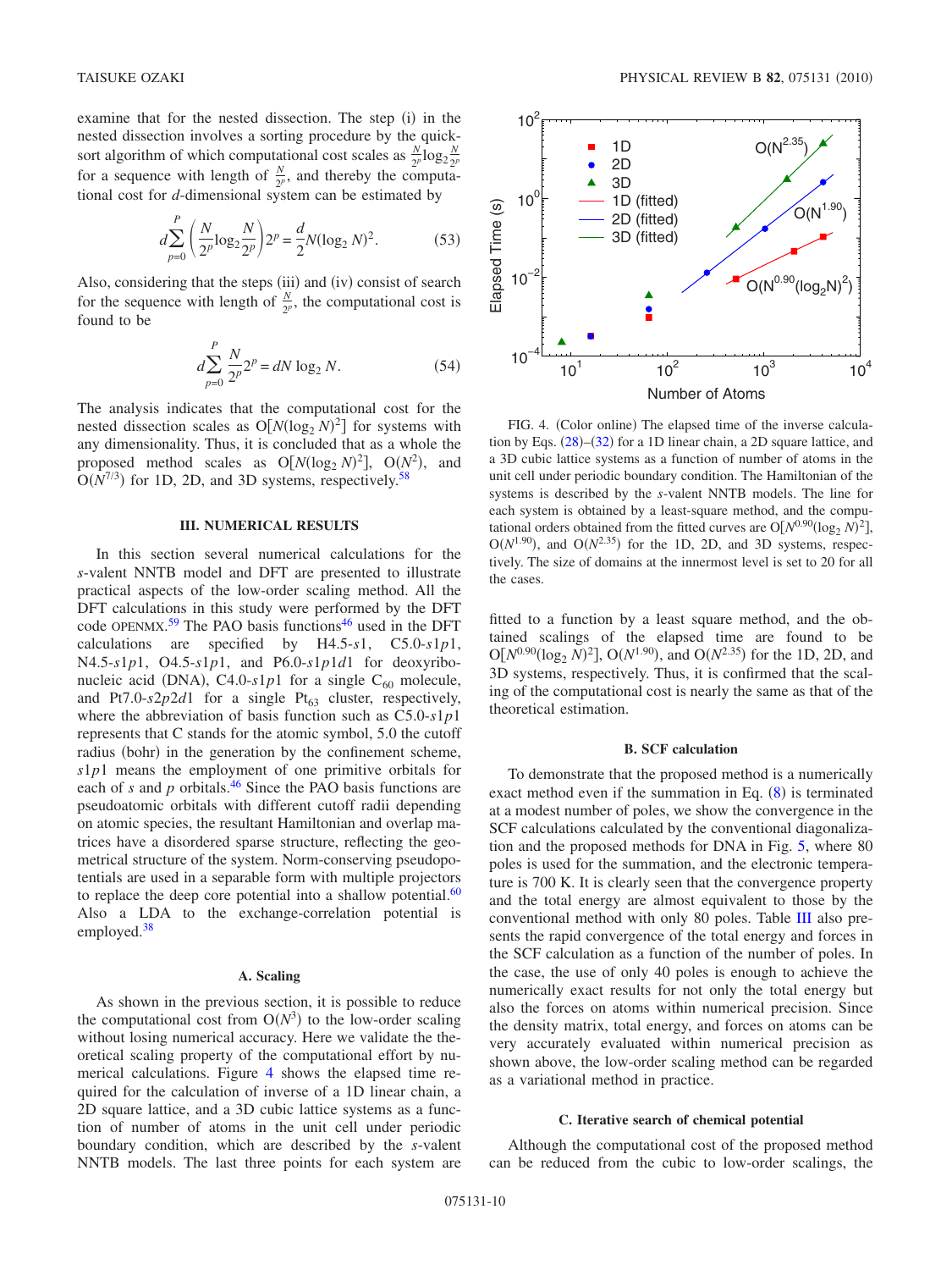<span id="page-10-0"></span>

FIG. 5. (Color online) The norm of residual in the SCF calculation of DNA, with a periodic double helix structure (650 atoms/ unit) consisting of cytosines and guanines, calculated by the conventional and proposed methods, where the residual is defined as the difference between the input and output charge densities in momentum space. The electric temperature of 700 K and 80 poles for the contour integration are used. The number in parenthesis is the total energy (hartree) of the system calculated by each method.

prefactor directly depends on the number of iterations in the iterative search of the chemical potential. To address how the combination of interpolation and extrapolation methods discussed before works to search a chemical potential which conserves the total number of electrons within a criterion, we show in Fig. [6](#page-10-2) the number of iterations for finding the chemical potential, conserving the total number of electrons with a criterion of 10−8 electron/system, as a function of the SCF step for a  $C_{60}$  molecule, DNA, and a  $Pt_{63}$  cluster. Only few iterations are enough to achieve a sufficient convergence of the chemical potential as the SCF calculation converges while a larger number of iterations are required at the initial stage of the SCF step. It turns out that the proper chemical potential can be searched by the mean iterations of 2.1, 2.4, and 4.0 for a  $C_{60}$  molecule, DNA, and a  $Pt_{63}$  cluster, respectively. The property of the iterative search is closely related to the energy gap of systems. The energy gap between the

<span id="page-10-1"></span>TABLE III. The absolute error of total energy  $|E - E_{\text{ref}}|$  (hartree) and the mean absolute error (MAE) of forces on atoms (hartree/ bohr) in the SCF calculation of the same DNA system as for Fig. [5](#page-10-0) as a function of the number of poles. The reference energy  $E_{ref}$  and forces are calculated by the conventional diagonalization method. The computational conditions are the same as for the calculations of Fig. [5.](#page-10-0)

| Poles | $ E-E_{\text{ref}} $ | MAE of forces  |
|-------|----------------------|----------------|
| 10    | 80.698617103348      | 0.040703500227 |
| 20    | 0.122135859603       | 0.000111580338 |
| 40    | 0.000000000162       | 0.000000000148 |
| 60    | 0.000000000264       | 0.000000000148 |
| 80    | 0.000000000255       | 0.000000000148 |
| 100   | 0.000000000251       | 0.000000000148 |
|       |                      |                |

<span id="page-10-2"></span>

FIG. 6. (Color online) The number of iterations for searching the chemical potential which conserves the total number of electrons within a criterion of  $10^{-8}$  electron/system for a C<sub>60</sub> molecule, DNA, and a  $Pt_{63}$  cluster, where the electric temperature of 600, 700, and 1000 K, and 80, 80, and 90 poles for the contour integration are used for the  $C_{60}$  molecule, DNA, and the Pt $_{63}$  cluster.

highest occupied and lowest unoccupied states of the  $C_{60}$ molecule, DNA, and  $Pt_{63}$  cluster are 1.95, 0.67, and 0.02 eV, respectively. For the  $C_{60}$  molecule and DNA with wide gaps the number of iterations for finding the chemical potential tends be large up to 10 SCF iterations since the interpolation or extrapolation scheme may not work well due to the existence of the wide gap.

However, once the charge density nearly converges, the approximate chemical potential in between the gap, which is the correct chemical potential at the previous SCF step, can satisfy the criterion of 10−8 electron/system. The situation does correspond to a small number of iterations after ten SCF iterations. Even the trial chemical potential at the first step is the correct one within the criterion after 26 SCF iterations in these cases. For the  $Pt_{63}$  cluster with the narrow gap the number of iterations for finding the chemical potential is slightly lower than those of the a  $C_{60}$  molecule and DNA with the wide gaps at the initial stage of SCF iterations, which implies that the interpolation and extrapolation schemes by the procedures  $(3)$ – $(5)$  can give a good estimation of the chemical potential for the nearly continuous eigenvalue spectrum. In addition to this, one may find that in contrast to the cases with the wide gap, the correct chemical potential is found by two iterations as the charge density converges since a little change in the chemical potential affects the distribution of charge density due to the narrow gap. However, the fact that only two iterations are sufficient even for the system with a narrow gap at the final stage of the SCF step suggests that the extrapolation by Eq.  $(48)$  $(48)$  $(48)$  works very well. Thus, we see from the numerical calculations that the correct chemical potential can be searched by only few iterations on an average with the combination of interpolation and extrapolation methods for systems with a wide variety of gap.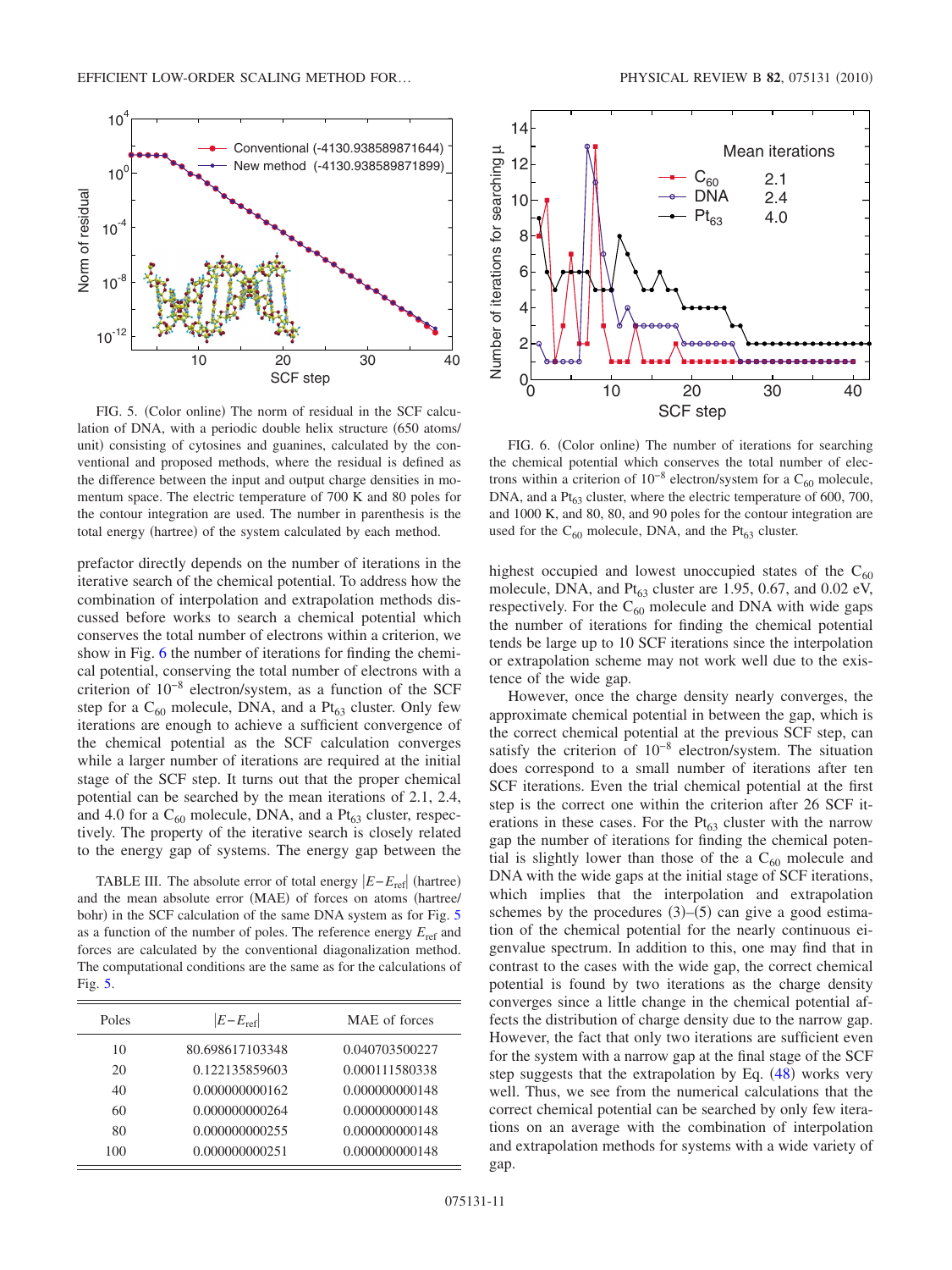# **D. Parallel calculation**

We demonstrate that the proposed method is suitable for the parallel computation because of the well separated data structure. It is apparent that the calculation of the Green's function at each  $\alpha_p$  in Eq. ([8](#page-2-0)) can be independently performed without data communication among processors. Thus, we parallelize the summation in Eq.  $(8)$  $(8)$  $(8)$  by using the message passing interface (MPI) in which a nearly same number of poles are distributed to each process. The summation in Eq.  $(8)$  $(8)$  $(8)$  can be partly performed in each process, and the global summation is completed after all the calculations allocated to each process finish. In most cases the global summation can be a very small fraction of the computational time even including the MPI communication since the amount of the data to be communicated is  $O(N)$  due to the use of localized basis functions. In addition to the parallelization of the summation in Eq.  $(8)$  $(8)$  $(8)$ , the calculation of the Green's function can be parallelized in two respects. In the recursive calculations of Eqs.  $(28)$  $(28)$  $(28)$ – $(32)$  $(32)$  $(32)$ , one may notice that the calculation for different *n* is independently performed, and also the calculations involving  $V^T$  and  $L^T$  in Eqs.  $(28)$  $(28)$  $(28)$ – $(32)$  $(32)$  $(32)$  can be parallelized with respect to the column of  $V^T$  and  $L^T$  without communication until the recurrence calculations reach at  $m+1=p$ . For each *p* the MPI communication only has to be performed at  $m+1=p$ . In our implementation only the latter part as for the calculation of the Green's function is parallelized by a hybrid parallelization using MPI and OPENMP, which are used for internodes and intranode parallelization. As a whole, we parallelize the summation in Eq. ([8](#page-2-0)) using MPI and the calculations involving  $V^T$  and  $L^T$ in Eqs.  $(28)$  $(28)$  $(28)$ – $(32)$  $(32)$  $(32)$  using the hybrid scheme.

Figure [7](#page-11-1) shows the speed-up ratio by the parallel calculation in the elapsed time of one SCF iteration. The speed-up ratio reaches about 350 and the elapsed time obtained is 3.76 s using 162 processes and 4 threads, which demonstrates the good scalability of the proposed method. On the other hand, the conventional diagonalization using Householder and QR methods scales up to only 21 processes, which leads to the speed-up ratio of about 10 and the elapsed time of 7.09 s. Thus, we see that the proposed method is of great advantage to the parallel computation unlike the conventional method while the comparison of the elapsed time suggests that the prefactor in the computational effort for the proposed method is larger than that of the conventional method.

# **IV. CONCLUSIONS**

<span id="page-11-0"></span>An efficient low-order scaling method has been developed for large-scale DFT calculations using localized basis functions such as the PAO, FE, and wavelet basis functions, which can be applied to not only insulating but also metallic systems. The computational effort of the method scales as  $O[N(\log_2 N)^2]$ ,  $O(N^2)$ , and  $O(N^{7/3})$  for 1D, 2D, and 3D systems, respectively. The method directly evaluates, based on two ideas, only selected elements in the density matrix which are required for the total-energy calculation. The first idea is to introduce a contour integration method for the integration of the Green's function in which the Fermi-Dirac function is expressed by a continued fraction. The contour integration

<span id="page-11-1"></span>

FIG. 7. (Color online) Speed-up ratio in the parallel computation of the diagonalization in the SCF calculation for DNA by a hybrid scheme using MPI and OPENMP. The speed-up ratio is defined by  $2T_2/T_p$ , where  $T_2$  and  $T_p$  are the elapsed times obtained by two MPI processes and by the corresponding number of processes and threads. The structure of DNA is the same as in Fig. [5.](#page-10-0) The parallel calculations were performed on a Cray XT5 machine consisting of AMD opteron quad core processors (2.3 GHz). The electric temperature of 700 K and 80 poles for the contour integration are used. For comparison, the speed-up ratio for the parallel computation of the conventional scheme using Householder and QR methods is also shown for the case with a single thread.

enables us to obtain the numerically exact result for the integration within double precision at a modest number of poles, which allows us to regard the method as a numerically exact alternative to conventional  $O(N^3)$  diagonalization methods. It is also shown that the number of poles needed for the convergence does not depend on the size of the system, but the spectrum radius of the system, which implies that the number of poles in the contour integration is unconcerned with the scaling property of the computation cost. The second idea is to employ a set of recurrence formulas for the calculation of the Green's function. The set of recurrence formulas is derived from a recursive application of a block  $LDL<sup>T</sup>$  factorization using the Schur complement to a structured matrix obtained by a nested dissection for the sparse matrix (*ZS*−*H*). The primary calculation in the recurrence formulas consists of matrix multiplications, and the computational scaling property is derived by the detailed analysis for the calculations. The chemical potential, conserving the total number of electrons, is determined by an iterative search which combines several interpolation and extrapolation methods. The iterative search permits to find the chemical potential by less than five iterations on an average for systems with a wide variety of gap. The good scalability in the parallel computation implies that the method is suitable for the massively parallel computation, and could extend the applicability of DFT calculations for large-scale systems together with the low-order scaling. It is also anticipated that the numerically exact method provides a platform in developing novel approximate efficient methods.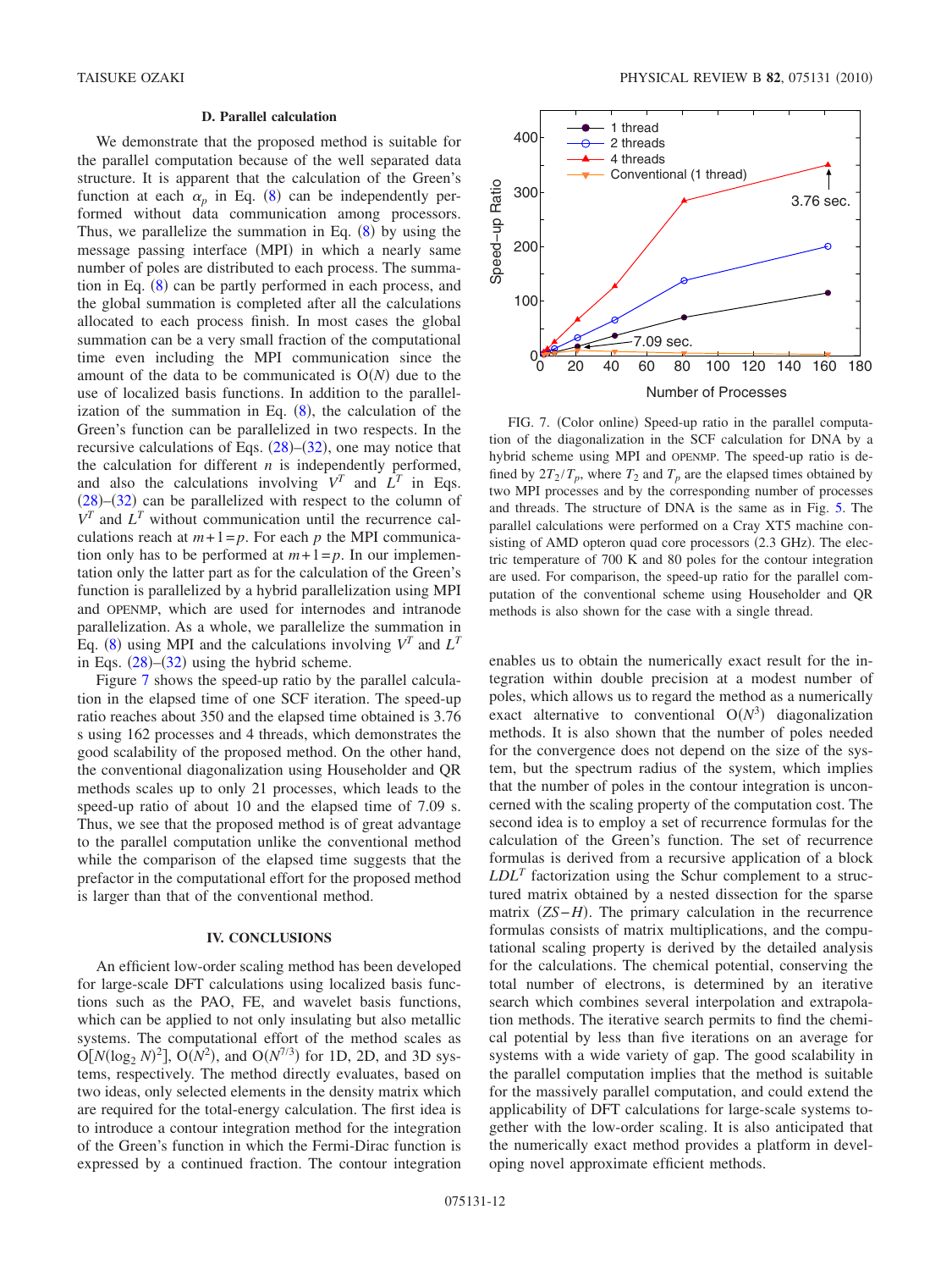EFFICIENT LOW-ORDER SCALING METHOD FOR...

# **ACKNOWLEDGMENTS**

The author was partly supported by the Fujitsu Laboratory, the Nissan Motor Co., Ltd., Nippon Sheet Glass Co., Ltd., and the Next Generation Super Computing Project, Nanoscience Program, MEXT, Japan. The author would like to thank M. Toyoda for critical reading of the manuscript.

# **APPENDIX A: AN EXAMPLE OF THE INVERSE CALCULATION**

Since the proposed method to calculate the inverse of matrix is largely different from conventional methods, we show a simple but nontrivial example to illustrate the calculation of the inverse by using the set of recurrence formulas, Eq.  $(28)$  $(28)$  $(28)$ – $(32)$  $(32)$  $(32)$ ,  $(38)$  $(38)$  $(38)$ , and  $(39)$  $(39)$  $(39)$ , which may be useful to understand how the calculation proceeds. We consider a finite chain molecule consisting of seven atoms described by the same *s*-valent NNTB model as in Sec. [II C 1,](#page-3-1) where all the on-site energies and hopping integrals are assumed to be 1. After performing the nested dissection, we obtain the following structured matrix:  $\overline{1}$  $\lambda$ 

*X* = 1 1 11 1 111 1 1 111 111 1 11 , A1-

where the blank means a zero element. It can be seen that the structure is same as in Eq.  $(22)$  $(22)$  $(22)$ , and the system is divided into four domains with  $P = 1$ . Then, we start from Eqs. ([30](#page-5-9)) with  $p=0$ ,

$$
V_{0,0,0}^T = (A_{0,0})^{-1} (B_{0,0}[B_{0,0}])^T
$$
  
= 1 × 1 = 1 ≡ L<sub>0,0</sub><sup>T</sup>, (A2)

$$
V_{0,0,1}^T = (A_{0,1})^{-1} (B_{0,1}[B_{0,1}])^T = 1 \times 1 = 1 \equiv L_{0,1}^T, \quad (A3)
$$

$$
V_{0,0,2}^T = (A_{0,2})^{-1} (B_{0,2}[B_{0,2}])^T = 1 \times 1 = 1 \equiv L_{0,2}^T, \quad (A4)
$$

$$
V_{0,0,3}^T = (A_{0,3})^{-1} (B_{0,3}[B_{0,3}])^T = 1 \times 1 = 1 \equiv L_{0,3}^T, \quad (A5)
$$

and proceed to calculate Eq.  $(32)$  $(32)$  $(32)$ ,

$$
S_{0,0} = C_{0,0} - B_{0,0}L_{0,0}^T - B_{0,1}L_{0,1}^T
$$
  
= 1 - 1 × 1 - 1 × 1 = -1, (A6)

$$
S_{0,1} = C_{0,1} - B_{0,2}L_{0,2}^{T} - B_{0,3}L_{0,3}^{T}
$$
  
= 1 - 1 × 1 - 1 × 1 = -1. (A7)

 $X_{1,0}^{-1}$  and  $X_{1,1}^{-1}$  which are precursors of the inverse of *X* can be calculated by Eq.  $(38)$  $(38)$  $(38)$  and  $(39)$  $(39)$  $(39)$  as

$$
X_{1,0}^{-1} = \begin{pmatrix} A_{0,0}^{-1} & * & * \\ * & A_{0,1}^{-1} & * \\ * & * & 0 \end{pmatrix} + \begin{pmatrix} Y_{0,0}^{T}L_{0,0} & * & -Y_{0,0}^{T} \\ * & Y_{0,1}^{T}L_{0,1} & -Y_{0,1}^{T} \\ -Y_{0,0} & -Y_{0,1} & S_{0,0}^{-1} \end{pmatrix}
$$

$$
= \begin{pmatrix} 1 & * & * \\ * & 1 & * \\ * & * & 0 \end{pmatrix} + \begin{pmatrix} (-1) & * & -(-1) \\ * & (-1) & -(-1) \\ -(-1) & -(-1) & -1 \end{pmatrix}
$$

$$
= \begin{pmatrix} 0 & * & 1 \\ * & 0 & 1 \\ 1 & 1 & -1 \end{pmatrix} = X_{1,1}^{-1}, \qquad (A8)
$$

where  $*$  means that the corresponding element is not calculated, and remains unknown, since these elements are not referred for further calculations. The precursor of  $X_{1,1}^{-1}$  is found to be same as  $X_{1,0}$  due to the same inner structure. As the next step, we set  $p$  to 1, and calculate Eq.  $(30)$  $(30)$  $(30)$ ,

$$
V_{1,0,0}^T = (A_{0,0})^{-1} (B_{1,0}[B_{0,0}])^T = 1 \times 0 = 0,
$$
 (A9)

$$
V_{1,0,1}^T = (A_{0,1})^{-1} (B_{1,0}[B_{0,1}])^T = 1 \times 1 = 1,
$$
 (A10)

$$
V_{1,0,2}^T = (A_{0,2})^{-1} (B_{1,1}[B_{0,2}])^T = 1 \times 1 = 1, \quad (A11)
$$

$$
V_{1,0,3}^T = (A_{0,3})^{-1} (B_{1,1}[B_{0,3}])^T = 1 \times 0 = 0, \quad (A12)
$$

Eq.  $(28)$  $(28)$  $(28)$ ,

$$
Q_{1,1,0}^T = S_{0,0}^{-1} \{ B_{0,0} V_{1,0,0}^T + B_{0,1} V_{1,0,1}^T - [B_{1,0}(C_{0,0})]^T \}
$$
  
= (-1)(1 × 0 + 1 × 1 - 0) = -1, (A13)

$$
Q_{1,1,1}^T = S_{0,1}^{-1} \{ B_{0,2} V_{1,0,2}^T + B_{0,3} V_{1,0,3}^T - [B_{1,1}(C_{0,1})]^T \}
$$
  
=  $(-1)(1 \times 1 + 1 \times 0 - 0) = -1,$  (A14)

Eqs.  $(29)$  $(29)$  $(29)$  and  $(31)$  $(31)$  $(31)$ ,

$$
V_{1,1,0}^{T} = \begin{pmatrix} V_{1,0,0}^{T} \\ V_{1,0,1}^{T} \\ 0 \end{pmatrix} + \begin{pmatrix} L_{0,0}^{T} \\ L_{0,1}^{T} \\ -1 \end{pmatrix} Q_{1,1,0}^{T}
$$

$$
= \begin{pmatrix} 0 \\ 1 \\ 0 \end{pmatrix} + \begin{pmatrix} 1 \\ 1 \\ -1 \end{pmatrix} (-1) = \begin{pmatrix} -1 \\ 0 \\ 1 \end{pmatrix} \equiv L_{1,0}^{T},
$$
(A15)

$$
V_{1,1,1}^T = \begin{pmatrix} V_{1,0,2}^T \\ V_{1,0,3}^T \\ 0 \end{pmatrix} + \begin{pmatrix} L_{0,2}^T \\ L_{0,3}^T \\ -1 \end{pmatrix} Q_{1,1,1}^T
$$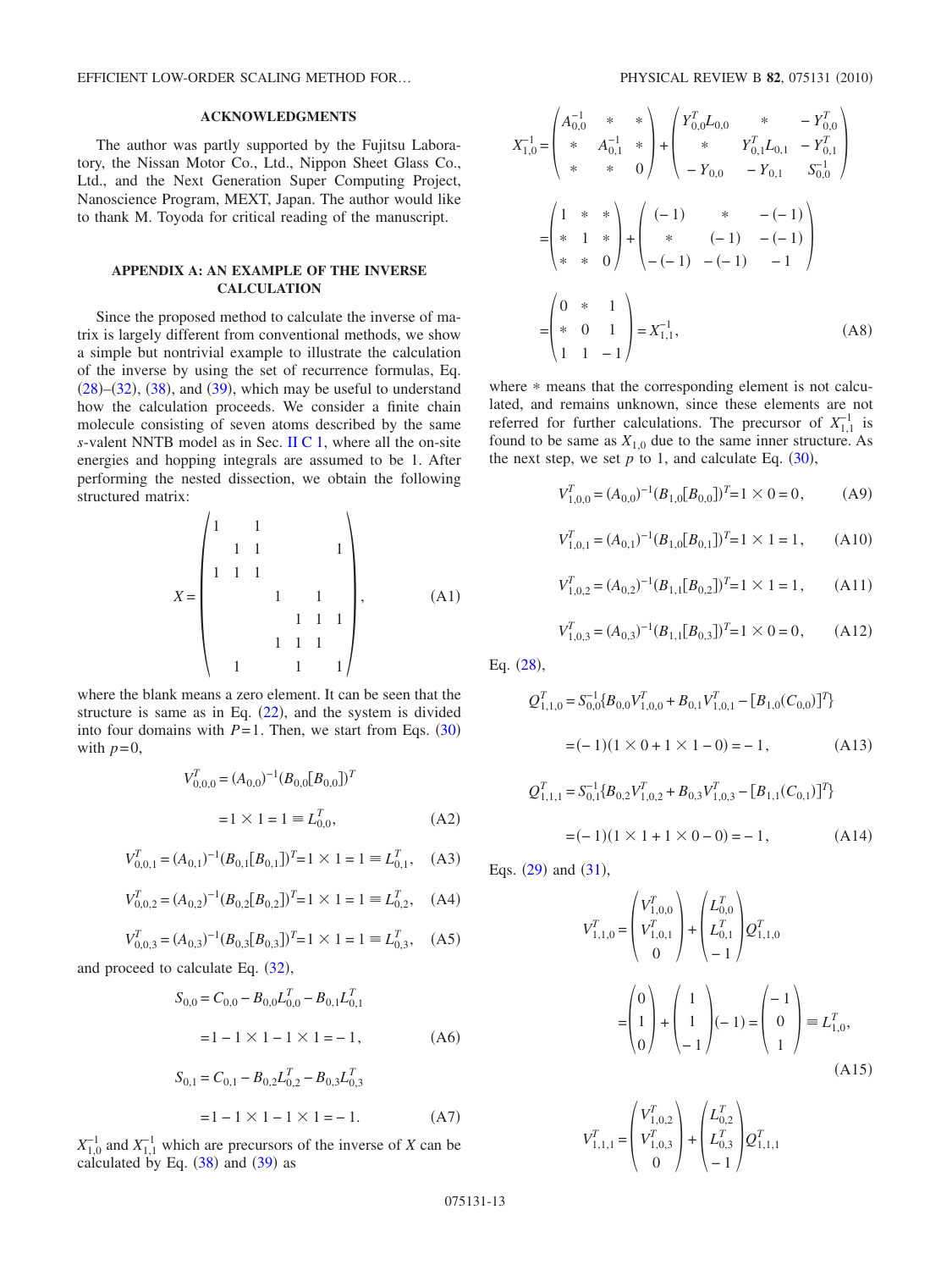$$
= \begin{pmatrix} 1 \\ 0 \\ 0 \end{pmatrix} + \begin{pmatrix} 1 \\ 1 \\ -1 \end{pmatrix} (-1) = \begin{pmatrix} 0 \\ -1 \\ 1 \end{pmatrix} \equiv L_{1,1}^T,
$$
\n(A16)

and Eq.  $(32)$  $(32)$  $(32)$ ,

$$
S_{1,0} = C_{1,0} - B_{1,0}L_{1,0}^T - B_{1,1}L_{1,1}^T
$$
  
= 1 - (0 1 0)  $\begin{pmatrix} -1 \\ 0 \\ 1 \end{pmatrix}$  - (1 0 0)  $\begin{pmatrix} 0 \\ -1 \\ 1 \end{pmatrix}$   
= 1. (A17)

Finally updating the precursors  $X_{1,0}^{-1}$  and  $X_{1,1}^{-1}$  of the inverse of the matrix *X* using Eqs.  $(38)$  $(38)$  $(38)$  and  $(39)$  $(39)$  $(39)$  yields the inverse of *X* as follows:

$$
X_{2,0}^{-1} = \begin{pmatrix} X_{1,0}^{-1} & * & * \\ * & X_{1,1}^{-1} & * \\ * & * & 0 \end{pmatrix} + \begin{pmatrix} Y_{1,0}^{T}L_{1,0} & * & -Y_{1,0}^{T} \\ * & Y_{1,1}^{T}L_{1,1} & -Y_{1,1}^{T} \\ -Y_{1,0} & -Y_{1,1} & S_{1,0}^{-1} \end{pmatrix}
$$
  
\n
$$
= \begin{pmatrix} 0 & * & 1 & * & * & * & * \\ * & 0 & 1 & * & * & * & * \\ * & * & * & 0 & * & 1 & 0 \\ * & * & * & * & 0 & 1 & * \\ * & * & * & 0 & 1 & * \\ * & 0 & * & 0 & * & * & 0 \\ -1 & 0 & 1 & * & * & * & * \\ * & * & * & 0 & * & 0 & 0 \\ * & * & * & * & 1 & -1 & * \\ * & * & * & 0 & * & 0 & 0 \\ * & * & * & * & 0 & -1 & 1 & * \\ * & 0 & * & 0 & * & * & 1 \end{pmatrix}
$$
  
\n
$$
= \begin{pmatrix} 1 & * & 0 & * & * & * & * \\ * & 0 & 1 & * & * & * & 0 \\ * & 0 & 1 & * & * & * & 0 \\ * & 0 & 1 & 0 & * & * & * \\ * & * & * & 0 & * & 1 & 0 \\ * & * & * & * & 1 & 0 & * \\ * & * & * & * & 1 & 0 & 0 \\ * & * & * & * & 1 & 0 & 0 \end{pmatrix} = X^{-1}.
$$
 (A18)

The calculated elements in the inverse *X*−1 are found to be consistent with those by conventional methods such as the LU method. It is also noted that one can easily obtain the corresponding elements in the inverse of the original matrix using a table function generated in the nested dissection which converts the row or column index of the structured matrix to the original one.

# **APPENDIX B: CALCULATION OF SELECTED EIGENSTATES**

In this appendix, it is shown that a few eigenstates around a selected energy  $\xi$  can be obtained by a similar way with the same computational complexity as in the calculation for the density matrix, though the proposed method directly computes the density matrix without explicitly calculating the eigenvectors.

We compute the few eigenstates around  $\xi$  using a block shift-invert iterative method in which the generalized eigenvalue problem of Eq.  $(2)$  $(2)$  $(2)$  is transformed as

$$
(H - \xi S)^{-1} S c_{\nu} = \frac{1}{\varepsilon_{\nu} - \xi} c_{\nu}.
$$
 (B1)

<span id="page-13-0"></span>Then, the following iterative procedure yields a set of eigenstates around  $\xi$  as the convergent result:

$$
\mathbf{b}_l = (H - \xi S)^{-1} S \mathbf{c}_l,\tag{B2}
$$

$$
\langle \mathbf{b}_l | \hat{H} | \mathbf{b}_l \rangle \mathbf{c}_{l+1} = \langle \mathbf{b}_l | \hat{S} | \mathbf{b}_l \rangle \mathbf{c}_{l+1} \varepsilon_{l+1},\tag{B3}
$$

<span id="page-13-1"></span>where  $l$  is the iterative step,  $\varepsilon$  is a square matrix consisting of diagonal elements, and **b** and **c** are a set of vectors, where the number of vectors is that of the selected states. The matrix multiplication in Eq.  $(B2)$  $(B2)$  $(B2)$  and the solution of the generalized eigenvalue problem for Eq.  $(B3)$  $(B3)$  $(B3)$  are repeated until convergence, and the convergent **c** and the diagonal elements of  $\varepsilon$ correspond to the eigenstates around  $\xi$ . If the number of selected eigenstates is independent of the size of system, the computational cost required for Eq.  $(B3)$  $(B3)$  $(B3)$  is  $O(N)$ , which arises from the matrix multiplications of  $\langle \mathbf{b}_l | \hat{H} | \mathbf{b}_l \rangle$  and  $\langle \mathbf{b}_l | \hat{S} | \mathbf{b}_l \rangle$ . Therefore, the computational cost of the iterative calculation is governed by the matrix multiplication of *H*  $-\xi S$ <sup>-1</sup> $y_l^T$  in Eq. ([B2](#page-13-0)), where  $y_l^T = Sc_l$ .

Here we show that the matrix multiplication of *H*  $-\xi S$ <sup>-1</sup> $y_l^T$  can be performed by a similar way with the same computational complexity as in the calculation for the density matrix. As an example of  $(H - \xi S)$ , let us consider the matrix  $X$  given by Eq.  $(22)$  $(22)$  $(22)$ . After the recurrence calculation of Eqs.  $(28)$  $(28)$  $(28)$ – $(32)$  $(32)$  $(32)$ , it turns out that the matrix *X* is factorized as

$$
X = L_1 L_0 D L_0^T L_1^T \tag{B4}
$$

with matrices defined by

$$
D = \begin{pmatrix} A_{0,0} & & & & \\ & A_{0,1} & & & \\ & & S_{0,0} & & \\ & & & A_{0,2} & \\ & & & & A_{0,3} & \\ & & & & & S_{0,1} & \\ & & & & & & S_{1,0} \end{pmatrix},
$$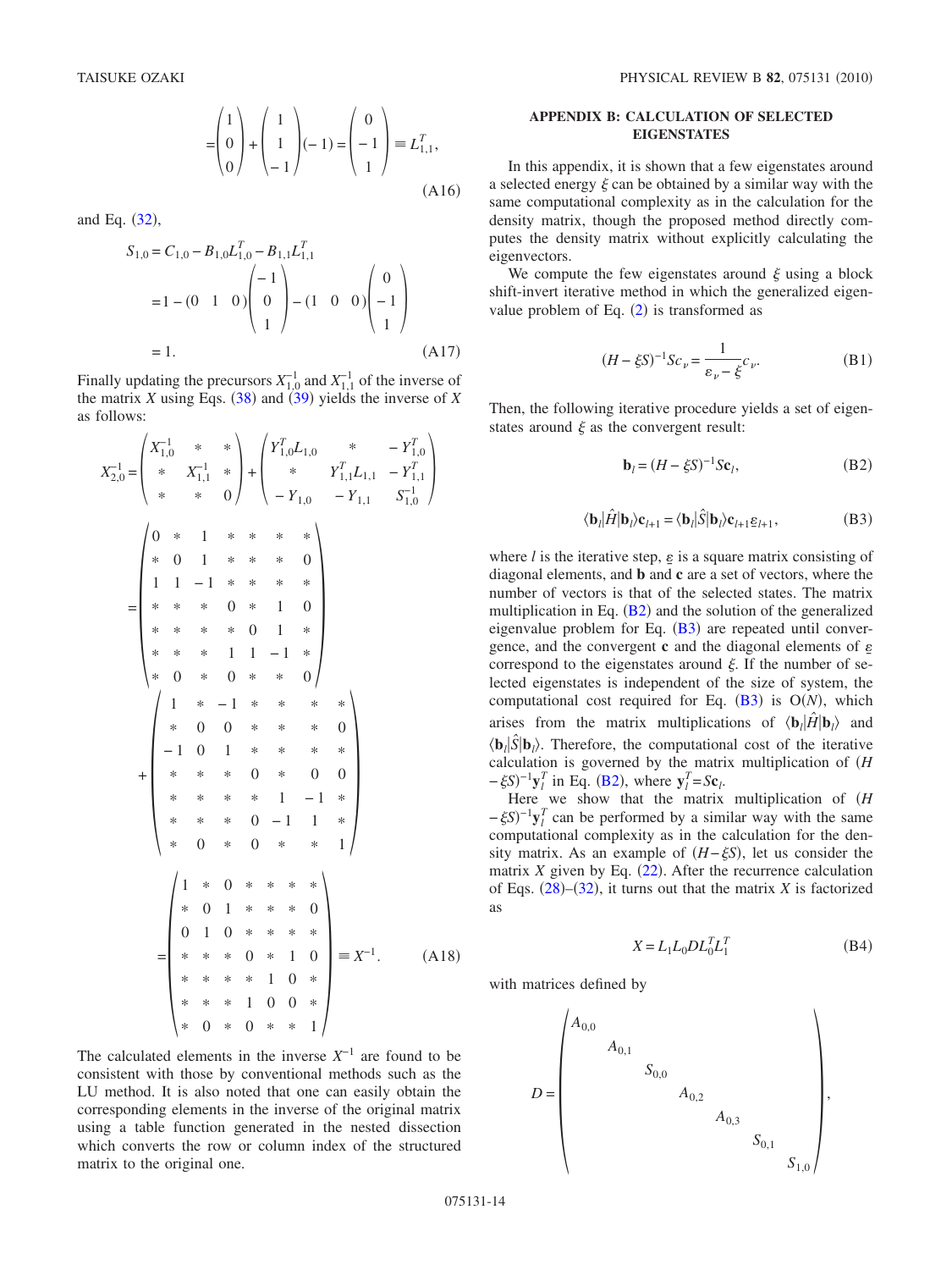$$
L_0=\begin{pmatrix}I_{A_{0,0}}&&&&&\\ &I_{A_{0,1}}&&&&&\\ &L_{0,0}&L_{0,1}&I_{C_{0,0}}&&&\\ &&&I_{A_{0,2}}&&&\\ &&&I_{A_{0,3}}&&\\ &&&&I_{A_{0,3}}&&\\ &&&&&L_{0,2}&L_{0,3}&I_{C_{0,1}}\\ &&&&&I_{C_{1,0}}\end{pmatrix},
$$

and

$$
L_1=\begin{pmatrix}I_{A_{0,0}}&&&&&\\ &I_{A_{0,1}}&&&&\\ &&I_{C_{0,0}}&&&\\ &&&I_{A_{0,2}}&&\\ &&&&I_{A_{0,3}}&&\\ &&&&&I_{C_{0,1}}\\ &&&&&I_{C_{1,0}}\\ &&&&&L_{1,1}&&I_{C_{1,0}}\end{pmatrix},
$$

where  $I_{A_{00}}$  stands for an identity matrix with the same size as that of the matrix  $A_{0,0}$ , and the same rule applies to other cases. Then, we see that the inverse of *X* is given by

$$
X^{-1} = (L_1^T)^{-1} (L_0^T)^{-1} D^{-1} (L_0)^{-1} (L_1)^{-1}
$$
 (B5)

with matrices defined by

 $\lambda$ 

$$
(L_0)^{-1} = \begin{pmatrix} I_{A_{0,0}} & & & & & & & \\ & I_{A_{0,1}} & & & & & & \\ & -L_{0,0} & -L_{0,1} & I_{C_{0,0}} & & & & \\ & & & I_{A_{0,2}} & & & \\ & & & & & I_{A_{0,3}} & \\ & & & & & & -L_{0,2} & -L_{0,3} & I_{C_{0,1}} \\ & & & & & & & I_{C_{1,0}} \end{pmatrix}
$$

and

$$
(L_1)^{-1} = \begin{pmatrix} I_{A_{0,0}} & & & & & & & \\ & I_{A_{0,1}} & & & & & & \\ & & I_{C_{0,0}} & & & & & \\ & & & I_{A_{0,2}} & & & & \\ & & & & I_{A_{0,3}} & & & \\ & & & & & & I_{C_{0,1}} & \\ & & & & & & & & I_{C_{1,0}} \end{pmatrix}.
$$

It should be noted that the inverses of  $L_0$  and  $L_1$  are remarkably simple, and that the inverse of *D* is found to be a matrix consisting of diagonal block inverses. In general cases, we see that a matrix *X* and its inverse are given by

$$
X = L_P \cdots L_1 L_0 D L_0^T L_1^T \cdots L_P^T,
$$
 (B6)

<span id="page-14-5"></span>TABLE IV. Computational order of Eqs. ([B8](#page-14-1)) and  $(B10)$  $(B10)$  $(B10)$ – $(B13)$  $(B13)$  $(B13)$ .

|                               | 1D           | 2D           | 3D        |
|-------------------------------|--------------|--------------|-----------|
| Equation $(B8)$               | $N \log_2 N$ | $N^{3/2}$    | $N^{5/3}$ |
| Equation $(B10)$              | N            | $N \log_2 N$ | $N^{4/3}$ |
| Equation $(B11)$              | N            | N            | N         |
| Equations $(B12)$ and $(B13)$ | $N \log_2 N$ | $N^{3/2}$    | $N^{5/3}$ |

<span id="page-14-0"></span>
$$
X^{-1} = (L_p^T)^{-1} \cdots (L_1^T)^{-1} (L_0^T)^{-1} D^{-1} \times (L_0)^{-1} (L_1)^{-1} \cdots (L_p)^{-1},
$$
\n(B7)

where the inverse  $L_p$  is given in a similar form as well as those of  $L_0$  and  $L_1$ .

By considering Eq. ([B7](#page-14-0)) and the simple forms of  $(L_p)^{-1}$ , the matrix multiplication of  $X^{-1}y^T$  can be performed by the following three steps.

(i) The first step,  $(y')^T = (L_0)^{-1}(L_1)^{-1} \cdots (L_p)^{-1}y^T$ , is calculated by

<span id="page-14-1"></span>
$$
(\mathbf{y}'[I_{C_{p,n}}])^T = -L_{p,2n}(\mathbf{y}[L_{p,2n}])^T - L_{p,2n+1}(\mathbf{y}[L_{p,2n+1})^T + (\mathbf{y}[I_{C_{p,n}}])^T, \tag{B8}
$$

$$
(\mathbf{y}'[I_{A_{0,n}}])^T = (\mathbf{y}[I_{A_{0,n}}])^T, \tag{B9}
$$

<span id="page-14-2"></span>where  $p=0, ..., P$  and  $n=0, ..., 2^{P-p}-1$  in Eq. ([B8](#page-14-1)), and *n*  $=0, \ldots, 2^P-1$  in Eq. ([B9](#page-14-2)).

<span id="page-14-3"></span>(ii) The second step,  $(y'')^T = D^{-1}(y')^T$ , is calculated by

$$
(\mathbf{y}''[I_{C_{p,n}}])^T = (S_{p,n})^{-1} (\mathbf{y}'[S_{p,n}])^T, \tag{B10}
$$

$$
(\mathbf{y}''[I_{A_{0,n}}])^T = (A_{0,n})^{-1} (\mathbf{y}'[I_{A_{0,n}}])^T, \tag{B11}
$$

<span id="page-14-4"></span>where  $p=0, ..., P$  and  $n=0, ..., 2^{P-p}-1$  in Eq. ([B10](#page-14-3)), and  $n=0, \cdots, 2^P-1$  in Eq. ([B11](#page-14-4)).

(iii) The third step,  $(L_p^T)^{-1} \cdots (L_1^T)^{-1} (L_0^T)^{-1} (y'')^T$ , is performed by the following recurrence formulas:

<span id="page-14-7"></span>
$$
(\mathbf{x}_{p+1}[L_{p,2n}])^T = (\mathbf{x}_p[L_{p,2n}])^T - (L_{p,2n})^T (\mathbf{x}_p[L_{C_{p,n}}])^T,
$$
\n(B12)

<span id="page-14-6"></span>
$$
(\mathbf{x}_{p+1}[L_{p,2n+1}])^T = (\mathbf{x}_p[L_{p,2n+1}])^T - (L_{p,2n+1})^T (\mathbf{x}_p[L_{C_{p,n}}])^T,
$$
\n(B13)

$$
(\mathbf{x}_{p+1}[I_{C_{m,n}}])^T = (\mathbf{x}_p[I_{C_{m,n}}])^T, \tag{B14}
$$

where  $\mathbf{x}_0 = \mathbf{y}''$ ,  $p+1=1, ..., P+1$ , and  $m=p, ..., P$ . At the end of the recurrence calculation, we obtain the result of the multiplication as

$$
X^{-1}y^T = x_{P+1} \equiv (H - \xi S)^{-1}y^T.
$$
 (B15)

The computational effort of the three steps can be easily estimated by the same way as for the calculation of the inverse matrix, and summarized in Table [IV.](#page-14-5) It is found that the computational complexity of the three steps is lower than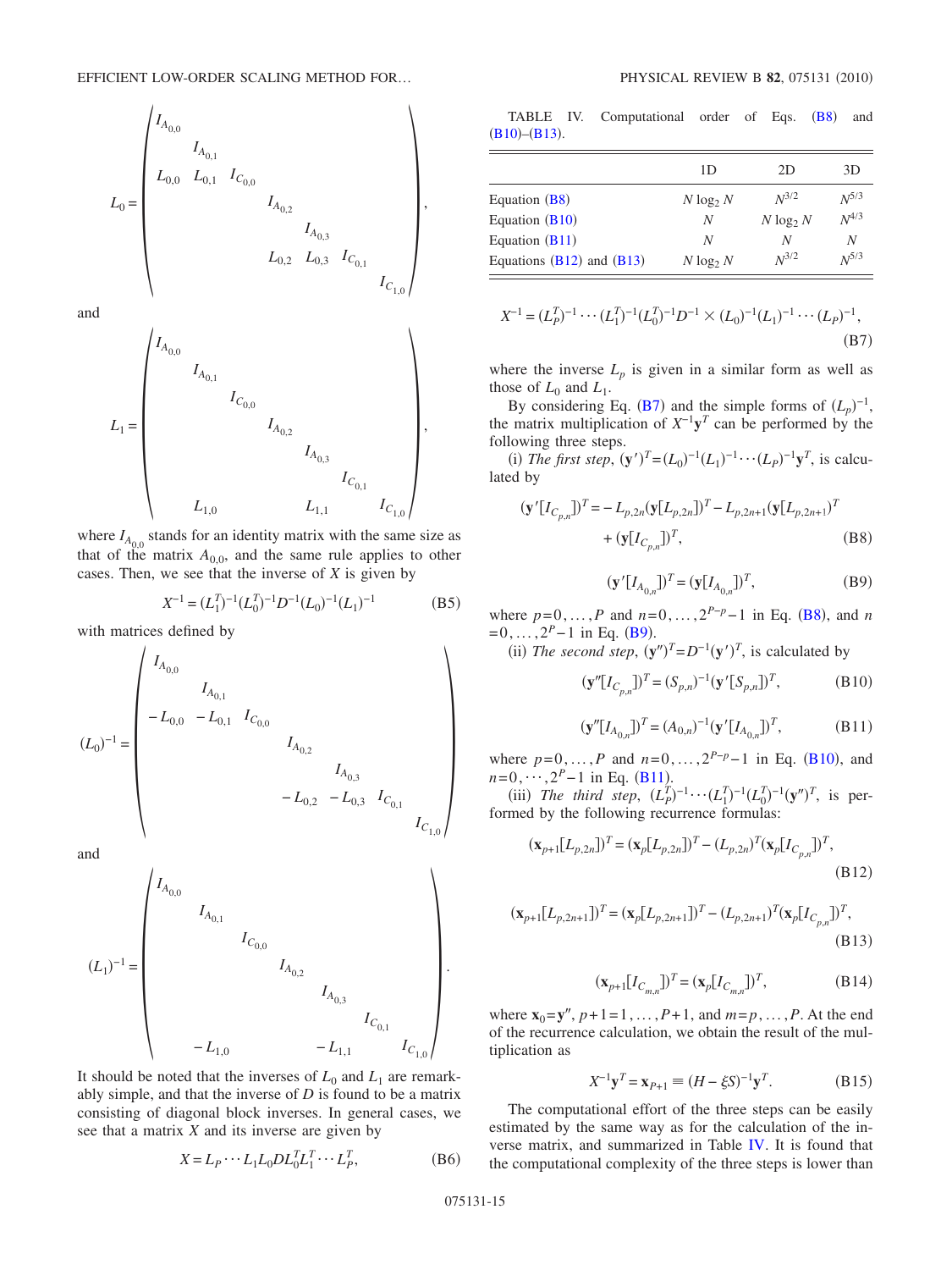that of the calculation of the inverse matrix. Thus, if the number of selected eigenstates and the number of iterations for convergence are independent of the size of system, the computational effort of calculation of the selected eigenstates

is governed by the recurrence calculation of Eqs.  $(28)$  $(28)$  $(28)$ – $(32)$  $(32)$  $(32)$ even for the calculation of selected eigenstates. The scheme may be useful for calculation of eigenstates near the Fermi level.

- <span id="page-15-0"></span><sup>1</sup>R. Car and M. Parrinello, *[Phys. Rev. Lett.](http://dx.doi.org/10.1103/PhysRevLett.55.2471)* **55**, 2471 (1985).
- <span id="page-15-12"></span> $2<sup>2</sup>M$ . C. Payne, M. P. Teter, D. C. Allan, T. A. Arias, and J. D. Joannopoulos, [Rev. Mod. Phys.](http://dx.doi.org/10.1103/RevModPhys.64.1045) 64, 1045 (1992).
- 3E. R. Davidson, in *Methods in Computational Molecular Physics*, NATO Advanced Study Institute, Series C: Mathematical and Physical Sciences Vol. 113, edited by G. H. F. Diercksen and S. Wilson (Plenum, New York, 1983), p. 95.
- <span id="page-15-15"></span><sup>4</sup> P. Pulay, [Chem. Phys. Lett.](http://dx.doi.org/10.1016/0009-2614(80)80396-4) **73**, 393 (1980).
- <span id="page-15-16"></span><sup>5</sup>D. M. Wood and A. Zunger, [J. Phys. A](http://dx.doi.org/10.1088/0305-4470/18/9/018) **18**, 1343 (1985).
- <span id="page-15-13"></span>6M. P. Teter, M. C. Payne, and D. C. Allan, [Phys. Rev. B](http://dx.doi.org/10.1103/PhysRevB.40.12255) **40**, [12255](http://dx.doi.org/10.1103/PhysRevB.40.12255) (1989).
- <span id="page-15-14"></span><sup>7</sup> I. Štich, R. Car, M. Parrinello, and S. Baroni, [Phys. Rev. B](http://dx.doi.org/10.1103/PhysRevB.39.4997) **39**, [4997](http://dx.doi.org/10.1103/PhysRevB.39.4997) (1989).
- <sup>8</sup>G. Kresse and J. Furthmuller, *[Phys. Rev. B](http://dx.doi.org/10.1103/PhysRevB.54.11169)* 54, 11169 (1996).
- <span id="page-15-11"></span><sup>9</sup> A. S. Householder, [J. ACM](http://dx.doi.org/10.1145/320941.320947) **5**, 339 (1958).
- <span id="page-15-10"></span><sup>10</sup>G. H. Golub and C. F. van Loan, *Matrix Computations* (Johns Hopkins University Press, Baltimore and London, 1996).
- <sup>11</sup> S. Goedecker, [Rev. Mod. Phys.](http://dx.doi.org/10.1103/RevModPhys.71.1085) **71**, 1085 (1999), and references therein.
- 12S. Goedecker and G. E. Scuseria, [Comput. Sci. Eng.](http://dx.doi.org/10.1109/MCISE.2003.1208637) **5**, 14  $(2003).$  $(2003).$  $(2003).$
- <sup>13</sup>W. Yang, *[Phys. Rev. Lett.](http://dx.doi.org/10.1103/PhysRevLett.66.1438)* **66**, 1438 (1991).
- <span id="page-15-21"></span><sup>14</sup>D. G. Pettifor, *[Phys. Rev. Lett.](http://dx.doi.org/10.1103/PhysRevLett.63.2480)* **63**, 2480 (1989).
- <sup>15</sup>M. Aoki, *[Phys. Rev. Lett.](http://dx.doi.org/10.1103/PhysRevLett.71.3842)* **71**, 3842 (1993).
- <span id="page-15-35"></span><sup>16</sup>T. Ozaki and K. Terakura, *[Phys. Rev. B](http://dx.doi.org/10.1103/PhysRevB.64.195126)* **64**, 195126 (2001).
- <span id="page-15-22"></span><sup>17</sup>T. Ozaki, *[Phys. Rev. B](http://dx.doi.org/10.1103/PhysRevB.74.245101)* **74**, 245101 (2006).
- <span id="page-15-19"></span><sup>18</sup>P. Ordejón, D. A. Drabold, M. P. Grumbach, and R. M. Martin, [Phys. Rev. B](http://dx.doi.org/10.1103/PhysRevB.48.14646) 48, 14646 (1993); P. Ordejón, D. A. Drabold, R. M. Martin, and M. P. Grumbach, *ibid.* **51**[, 1456](http://dx.doi.org/10.1103/PhysRevB.51.1456) (1995).
- <span id="page-15-17"></span>19X.-P. Li, R. W. Nunes, and D. Vanderbilt, [Phys. Rev. B](http://dx.doi.org/10.1103/PhysRevB.47.10891) **47**, [10891](http://dx.doi.org/10.1103/PhysRevB.47.10891) (1993).
- 20D. R. Bowler and T. Miyazaki, [J. Phys.: Condens. Matter](http://dx.doi.org/10.1088/0953-8984/22/7/074207) **22**, [074207](http://dx.doi.org/10.1088/0953-8984/22/7/074207) (2010).
- <span id="page-15-18"></span> $^{21}$ N. D. M. Hine, P. D. Haynes, A. A. Mostofi, C.-K. Skylaris, and M. C. Payne, [Comput. Phys. Commun.](http://dx.doi.org/10.1016/j.cpc.2008.12.023) 180, 1041 (2009).
- <span id="page-15-38"></span><sup>22</sup> K. Varga, *[Phys. Rev. B](http://dx.doi.org/10.1103/PhysRevB.81.045109)* **81**, 045109 (2010).
- <span id="page-15-20"></span><sup>23</sup> E. Tsuchida, [J. Phys. Soc. Jpn.](http://dx.doi.org/10.1143/JPSJ.76.034708) **76**, 034708 (2007).
- 24F. Shimojo, R. K. Kalia, A. Nakano, and P. Vashishta, [Phys. Rev.](http://dx.doi.org/10.1103/PhysRevB.77.085103) B 77[, 085103](http://dx.doi.org/10.1103/PhysRevB.77.085103) (2008).
- <span id="page-15-23"></span> $^{25}$ R. Takayama, T. Hoshi, T. Sogabe, S.-L. Zhang, and T. Fujiwara, [Phys. Rev. B](http://dx.doi.org/10.1103/PhysRevB.73.165108) **73**, 165108 (2006).
- <span id="page-15-8"></span>26M. Ogura and H. Akai, [J. Comput. Theor. Nanosci.](http://dx.doi.org/10.1166/jctn.2009.1309) **6**, 2483  $(2009).$  $(2009).$  $(2009).$
- <span id="page-15-9"></span><sup>27</sup> R. Baer and M. Head-Gordon, *[Phys. Rev. B](http://dx.doi.org/10.1103/PhysRevB.58.15296)* 58, 15296 (1998).
- 28A. D. Daniels and G. E. Scuseria, [J. Chem. Phys.](http://dx.doi.org/10.1063/1.478008) **110**, 1321  $(1999).$  $(1999).$  $(1999).$
- <span id="page-15-1"></span>29K. Kitaura, E. Ikeo, T. Asada, T. Nakano, and M. Uebayasi, [Chem. Phys. Lett.](http://dx.doi.org/10.1016/S0009-2614(99)00874-X) 313, 701 (1999).
- <span id="page-15-2"></span><sup>30</sup> P. Hohenberg and W. Kohn, *[Phys. Rev.](http://dx.doi.org/10.1103/PhysRev.136.B864)* **136**, B864 (1964).
- <span id="page-15-3"></span><sup>31</sup> W. Kohn and L. J. Sham, *[Phys. Rev.](http://dx.doi.org/10.1103/PhysRev.140.A1133)* **140**, A1133 (1965).
- <span id="page-15-4"></span>32F. L. Gervasio, P. Carloni, and M. Parrinello, [Phys. Rev. Lett.](http://dx.doi.org/10.1103/PhysRevLett.89.108102)

**89**[, 108102](http://dx.doi.org/10.1103/PhysRevLett.89.108102) (2002).

- 33T. Miyazaki, D. R. Bowler, R. Choudhury, and M. J. Gillan, [Phys. Rev. B](http://dx.doi.org/10.1103/PhysRevB.76.115327) 76, 115327 (2007); T. Miyazaki, D. R. Bowler, M. J. Gillan, and T. Ohno, [J. Phys. Soc. Jpn.](http://dx.doi.org/10.1143/JPSJ.77.123706) **77**, 123706 (2008).
- 34K. Nishio, T. Ozaki, T. Morishita, and M. Mikami, [Phys. Rev. B](http://dx.doi.org/10.1103/PhysRevB.77.201401) 77[, 201401](http://dx.doi.org/10.1103/PhysRevB.77.201401)(R) (2008); K. Nishio, T. Ozaki, T. Morishita, W. Shinoda, and M. Mikami, *ibid.* **77**[, 075431](http://dx.doi.org/10.1103/PhysRevB.77.075431) (2008).
- 35N. Zonias, P. Lagoudakis, and C.-K. Skylaris, [J. Phys.: Condens.](http://dx.doi.org/10.1088/0953-8984/22/2/025303) Matter **22**[, 025303](http://dx.doi.org/10.1088/0953-8984/22/2/025303) (2010).
- <sup>36</sup> J. I. Iwata, K. Shiraishi, and A. Oshiyama, [Phys. Rev. B](http://dx.doi.org/10.1103/PhysRevB.77.115208) **77**, [115208](http://dx.doi.org/10.1103/PhysRevB.77.115208) (2008).
- <span id="page-15-5"></span>37Y.-K. Choe, E. Tsuchida, T. Ikeshoji, S. Yamakawa, and S. Hyodo, *[Phys. Chem. Chem. Phys.](http://dx.doi.org/10.1039/b819535h)* **11**, 3892 (2009).
- <span id="page-15-6"></span><sup>38</sup> D. M. Ceperley and B. J. Alder, *[Phys. Rev. Lett.](http://dx.doi.org/10.1103/PhysRevLett.45.566)* **45**, 566 (1980); J. P. Perdew and A. Zunger, *[Phys. Rev. B](http://dx.doi.org/10.1103/PhysRevB.23.5048)* 23, 5048 (1981).
- <span id="page-15-7"></span><sup>39</sup> J. P. Perdew, K. Burke, and M. Ernzerhof, [Phys. Rev. Lett.](http://dx.doi.org/10.1103/PhysRevLett.77.3865) **77**, [3865](http://dx.doi.org/10.1103/PhysRevLett.77.3865) (1996).
- <span id="page-15-24"></span>40L. Lin, J. Lu, L. Ying, R. Car, and Weinan E, Commun. Math. Sci. 7, 755 (2009).
- <span id="page-15-25"></span>41S. Li, A. Ahmed, G. Klimeck, and E. Darve, [J. Comput. Phys.](http://dx.doi.org/10.1016/j.jcp.2008.06.033) **227**[, 9408](http://dx.doi.org/10.1016/j.jcp.2008.06.033) (2008).
- <span id="page-15-26"></span>42D. E. Petersen, S. Li, K. Stokbro, H. H. B. Sorensen, P. C. Hansen, S. Skelboe, and E. Darve, [J. Comput. Phys.](http://dx.doi.org/10.1016/j.jcp.2009.03.035) **228**, 5020  $(2009).$  $(2009).$  $(2009).$
- <span id="page-15-27"></span>43K. Takahashi, J. Fagan, and M.-S. Chin, Proceedings of the Eighth PICA Conference, Minneapolis, Minnesota, 1973 unpublished), pp. 63-69.
- <span id="page-15-28"></span>44A. M. Erisman and W. F. Tinney, [Commun. ACM](http://dx.doi.org/10.1145/360680.360704) **18**, 177  $(1975).$  $(1975).$  $(1975).$
- <span id="page-15-29"></span>45Recently, Varga developed a similar method for quasi-onedimensional systems in which the density matrix is computed based on a contour integration and the evaluation of the Green's function by making use of a  $LDL<sup>T</sup>$  factorization (Ref. [22](#page-15-38)). Although he suggested a possible way to extend his method to higher dimensional systems, the feasibility and the required computational cost remain unclear.
- <span id="page-15-30"></span><sup>46</sup>T. Ozaki, *[Phys. Rev. B](http://dx.doi.org/10.1103/PhysRevB.67.155108) 67*, 155108 (2003); T. Ozaki and H. Kino, *ibid.* **69**[, 195113](http://dx.doi.org/10.1103/PhysRevB.69.195113) (2004).
- <span id="page-15-31"></span><sup>47</sup> E. Tsuchida and M. Tsukada, *[Phys. Rev. B](http://dx.doi.org/10.1103/PhysRevB.54.7602)* 54, 7602 (1996).
- <span id="page-15-32"></span>48L. Genovese, A. Neelov, S. Goedecker, T. Deutsch, S. A. Ghasemi, A. Willand, D. Caliste, O. Zilberberg, M. Rayson, A. Bergman, and R. Schneider, [J. Chem. Phys.](http://dx.doi.org/10.1063/1.2949547) **129**, 014109  $(2008).$  $(2008).$  $(2008).$
- <span id="page-15-33"></span><sup>49</sup> T. Ozaki, *[Phys. Rev. B](http://dx.doi.org/10.1103/PhysRevB.75.035123)* **75**, 035123 (2007).
- <span id="page-15-34"></span><sup>50</sup> A. George, **[SIAM J. Numer. Anal.](http://dx.doi.org/10.1137/0710032) <b>10**, 345 (1973).
- <span id="page-15-36"></span><sup>51</sup> When  $z_0 = iR_e^2$  and  $z_1 = iR_e$ , it can be shown that in Eq. ([15](#page-2-4))  $\text{Re}[\lambda G(iR_e^2)] \sim O(\kappa)$  and  $\text{Re}[\gamma G(iR_e)] \sim O(\Sigma_\nu \varepsilon_\nu)$ , implying that they are not a large number, which is effective to avoid the numerical round-off error in the calculation of Eq. ([15](#page-2-4)).
- <span id="page-15-37"></span> $52$  In a precise sense, we use domain to mean a system that we are now trying to bisect into two *subdomains*. In the recursive dis-